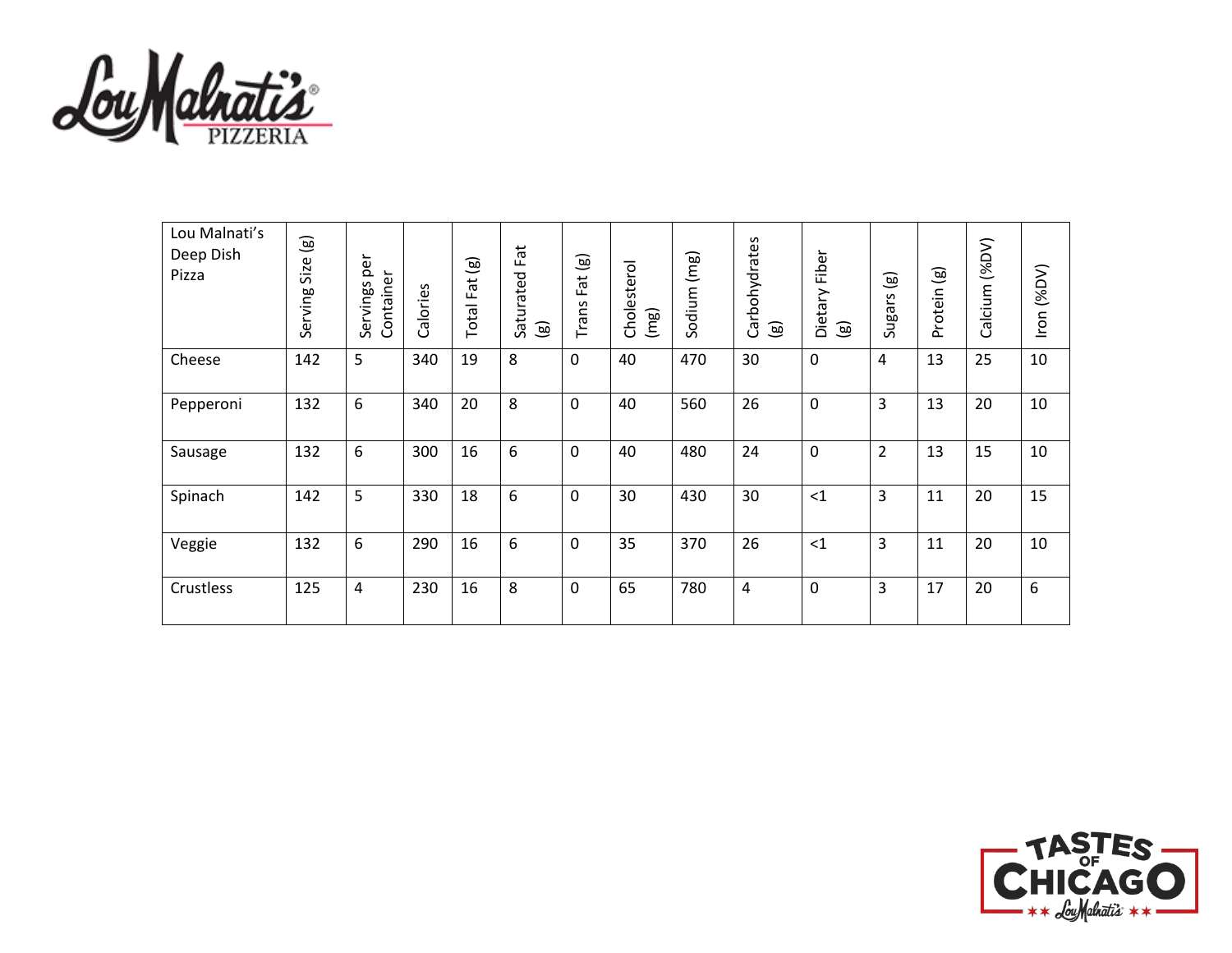

| Portillo's                                                   | $\circledB$<br>Size<br>Serving  | per<br>Container<br>Servings | alories<br>ပ | from<br>alories<br>Fat<br>$\cup$ | ම<br>Fat<br>Total | Fat<br>Saturated<br>$\circledg$ | $\textcircled{\scriptsize{s}}$<br>$\vec{a}$<br>$\mathbf{u}$<br>Trans | sterol<br>Choles<br>(mg) | (mg)<br>Sodium | Carbohydrates<br>$\circledB$ | Fiber<br>Dietary<br>$\textcircled{\scriptsize{1}}$ | $\circledg$<br><b>Sugars</b> | ම<br>Protein | ⋖<br>Vitamin<br>(96DV) | ပ<br>Vitamin<br>(96DV) | (96DV)<br>Calcium | (96DV)<br>Iron |
|--------------------------------------------------------------|---------------------------------|------------------------------|--------------|----------------------------------|-------------------|---------------------------------|----------------------------------------------------------------------|--------------------------|----------------|------------------------------|----------------------------------------------------|------------------------------|--------------|------------------------|------------------------|-------------------|----------------|
| Portillo's<br>Italian Beef Kit                               | Sandwich                        | 8                            | 530          | 172                              | 19                | $\overline{7}$                  | $\mathbf 0$                                                          | 28                       | 1577           | 65                           | 0                                                  | $\overline{2}$               | 21           | 117                    | 19                     | 125               | $\overline{2}$ |
| Sweet<br>Peppers                                             | 28 (1oz)                        | 8                            | 40           | 34                               | 4                 | $\mathbf{1}$                    | $\mathbf 0$                                                          | 0                        | 304            | $\overline{2}$               | 1                                                  | $\mathbf{1}$                 | 0            | 127                    | 25                     | $\overline{7}$    | $\mathbf 0$    |
| Portillo's Hot<br>Dog Kit                                    | 1 Hot Dog<br>with<br>Everything | 10                           | 340          | 134                              | 15                | 5                               | $\mathbf{0}$                                                         | 30                       | 1560           | 39                           | $\overline{2}$                                     | 13                           | 12           | 87                     | $\overline{2}$         | 68                | $\overline{2}$ |
| Portillo's<br>Chocolate<br>Cake                              | 140 (1<br>slice)                | 12                           | 480          | 230                              | 26                | $\overline{7}$                  | $\Omega$                                                             | 100                      | 590            | 57                           | $\mathbf{1}$                                       | 40                           | 5            | $\overline{2}$         | $\Omega$               | 8                 | 20             |
| Portillo's<br>Maxwell<br><b>Street Polish</b><br>Sausage Kit | 1 Polish<br>Sausage             | 10                           | 570          | 354                              | 39                | 13                              | $\mathbf 0$                                                          | 88                       | 1886           | 32                           | $\mathbf{1}$                                       | $\overline{7}$               | 25           | $\mathbf{1}$           | 32                     | 54                | 3              |

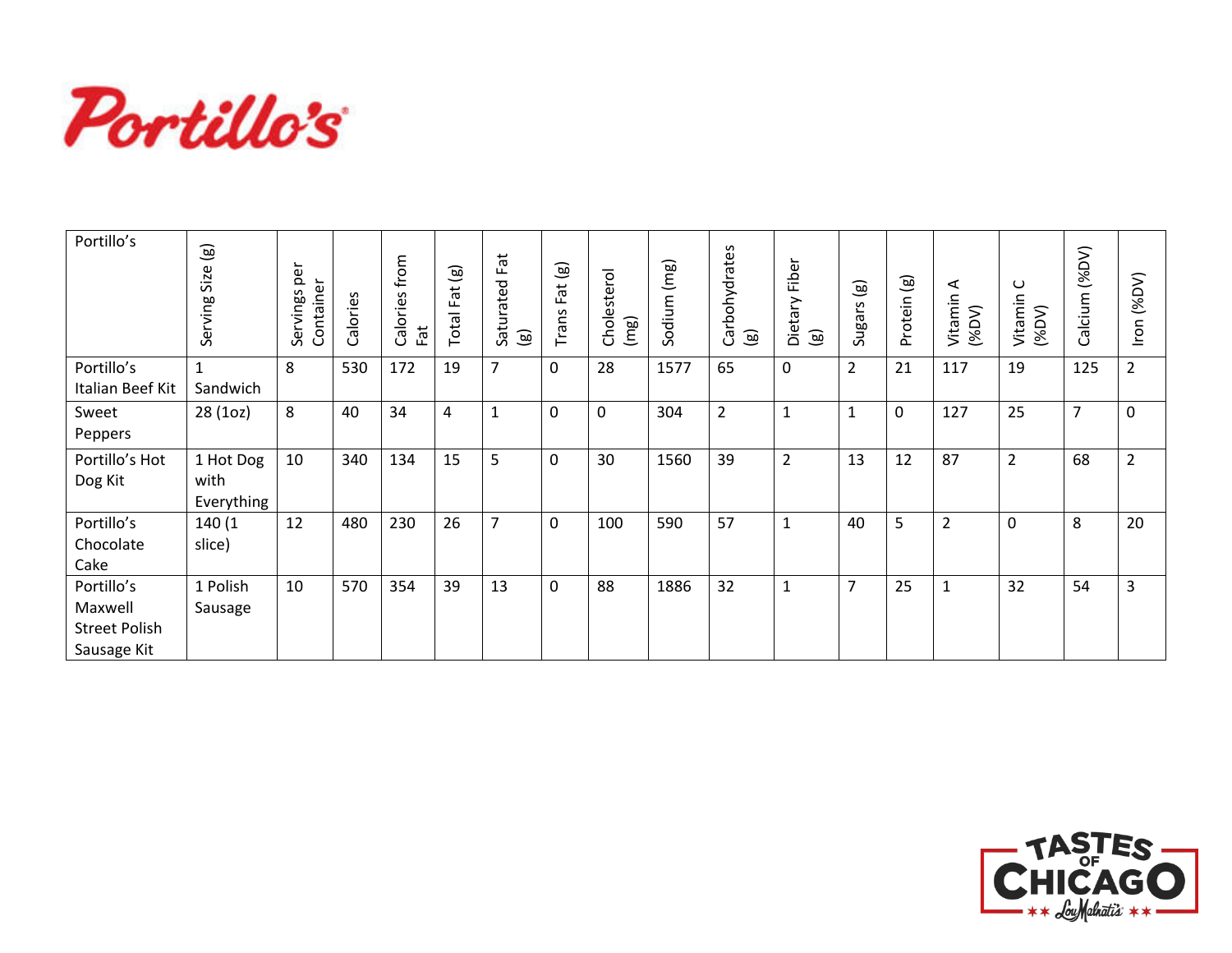

| Vienna Beef                               | $\textcircled{\scriptsize{1}}$<br>Size<br>Serving    | per<br>Container<br>Servings | Calories | from<br>Calories<br>Fat | Fat(g)<br>Total | Fat<br>Saturated<br>$\circledR$ | $\textcircled{\scriptsize{s}}$<br>ä<br>щ<br>Trans | Cholesterol<br>(mg) | Sodium (mg) | Carbohydrates<br>$\textcircled{\scriptsize{s}}$ | Fiber<br>Dietary<br>$\circledcirc$ | $\circledB$<br>Sugars | $\overline{g}$<br>Protein | ⋖<br>Vitamin<br>(96DV) | ပ<br>Vitamin<br>(96DV) | (96DV)<br>Calcium | Iron (%DV) |
|-------------------------------------------|------------------------------------------------------|------------------------------|----------|-------------------------|-----------------|---------------------------------|---------------------------------------------------|---------------------|-------------|-------------------------------------------------|------------------------------------|-----------------------|---------------------------|------------------------|------------------------|-------------------|------------|
| Vienna Beef<br>Mini Bagel<br>Dogs (3lbs)  | 75 (3 Bagel<br>Dogs)                                 | 18                           | 200      |                         | 10              | 4                               | 0                                                 | 20                  | 490         | 18                                              | 0                                  | $\mathbf{1}$          | 8                         | $\mathbf 0$            | $\mathbf 0$            | $\overline{2}$    | 8          |
| Vienna Italian<br><b>Beef Kit</b>         | 231 (4oz<br>Beef, 4oz<br>Gravy, 1tsp<br>Giardiniera) | 10                           | 190      |                         | 12              | 3.5                             | $\mathbf 0$                                       | 40                  | 900         | 3                                               | $\overline{2}$                     | $\mathbf{1}$          | 18                        | $\boldsymbol{0}$       | $\pmb{0}$              | $\pmb{4}$         | 10         |
| Vienna Beef<br>Bulk 40 Hot<br>Dog Package | 56 (1 Beef<br>Frank)                                 | 40                           | 140      | 110                     | 12              | 5                               | 0                                                 | 30                  | 470         | $\mathbf{1}$                                    | 0                                  | $\mathbf{1}$          | 7                         | $\overline{2}$         | $\mathbf 0$            | $\pmb{0}$         | 4          |
| Vienna Beef<br>Hot Dog Bun                | 54 (1 bun)                                           | 10                           | 140      |                         | 2.5             | $\mathbf 0$                     | $\mathbf 0$                                       | $\mathbf 0$         | 260         | 25                                              | $\mathbf{1}$                       | 3                     | 5                         | $\mathbf 0$            | $\mathbf 0$            | 4                 | 6          |

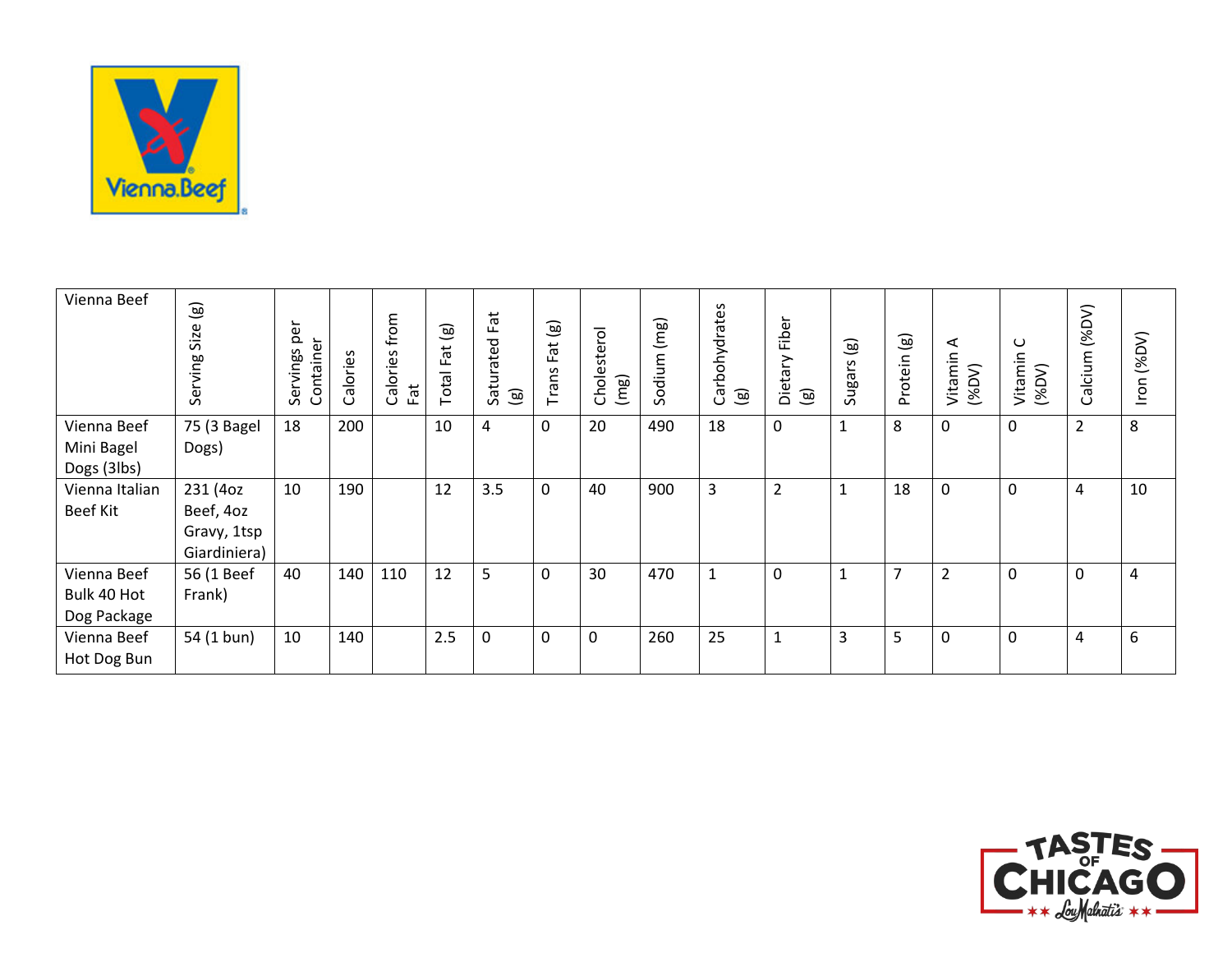

| Garrett<br>Popcorn Shops | $\circledB$<br>Size<br>ving<br>Šēr | ∽<br><u>a</u><br>؎<br>ntaine<br>S<br>စ်<br>Šēr<br>උ | Š9.<br>؎<br>ole | $\circledB$<br>Fat<br>Total | Fat<br>Saturated<br>$\circledB$ | (මූ<br>Fat<br>Trans | Cholestero<br>(mg) | (mg)<br>Sodium | Carbohydrates<br>$\circledast$ | Fibe<br>Ε,<br>ää<br>ම | $\textcircled{\scriptsize{s}}$<br>Sugars | $\circledg$<br>Protein | ⋖<br>c<br>ξĪ<br>$($ %DV $)$<br>Vita | ပ<br>Vitamin<br>$($ %DV $)$ | $($ %DV $)$<br>Calcium | (96DV)<br>Iron |
|--------------------------|------------------------------------|-----------------------------------------------------|-----------------|-----------------------------|---------------------------------|---------------------|--------------------|----------------|--------------------------------|-----------------------|------------------------------------------|------------------------|-------------------------------------|-----------------------------|------------------------|----------------|
| Garrett                  | 30                                 | 21                                                  | 140             | 4.5                         | 2.5                             | 0                   | 10                 | 150            | 23                             | 4                     | 13                                       |                        | 0                                   | 0                           | C                      | $\pmb{0}$      |
| Popcorn                  | (3/4c)                             |                                                     |                 |                             |                                 |                     |                    |                |                                |                       |                                          |                        |                                     |                             |                        |                |
| Classic Tin (1           |                                    |                                                     |                 |                             |                                 |                     |                    |                |                                |                       |                                          |                        |                                     |                             |                        |                |
| gal)                     |                                    |                                                     |                 |                             |                                 |                     |                    |                |                                |                       |                                          |                        |                                     |                             |                        |                |
| Garrett                  | 30                                 | 5                                                   | 140             | 4.5                         | 2.5                             | 0                   | 10                 | 150            | 23                             | 4                     | 13                                       |                        | 0                                   | 0                           | ∍                      | 0              |
| Popcorn Petite           | (3/4c)                             |                                                     |                 |                             |                                 |                     |                    |                |                                |                       |                                          |                        |                                     |                             |                        |                |
| Tin $(1 qt)$             |                                    |                                                     |                 |                             |                                 |                     |                    |                |                                |                       |                                          |                        |                                     |                             |                        |                |

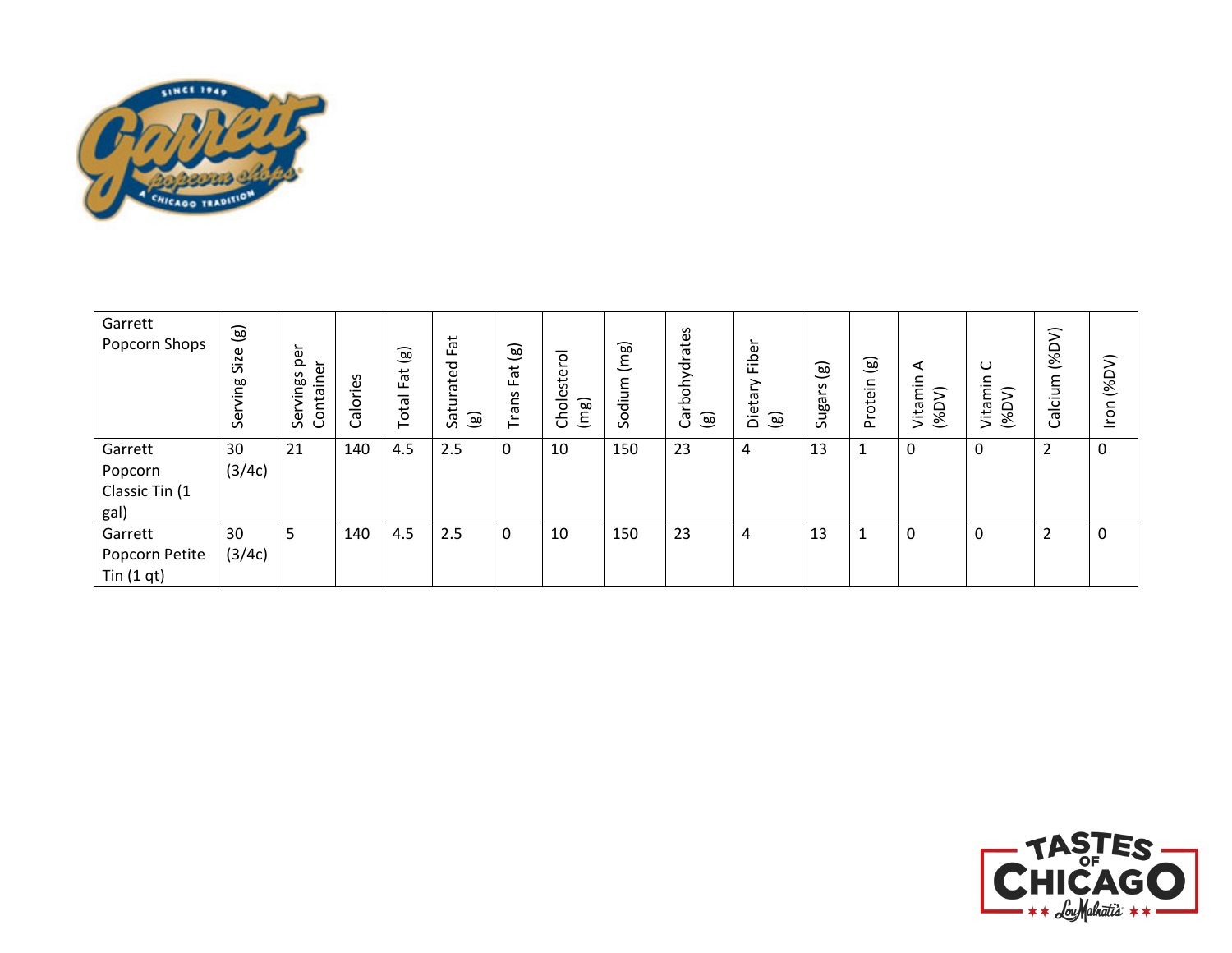

| Eli's Cheesecake                                                 | $\circledast$<br>Size<br>Serving | per<br>Container<br>Servings | Calories | $\circledB$<br>$\vec{a}$<br>ட<br>Total | Fat<br>Saturated<br>$\circledcirc$ | $\circledg$<br>Fat<br>Trans | Cholesterol<br>(mg) | Sodium (mg) | Carbohydrates<br>$\circledcirc$ | Fiber<br>Dietary<br>$\textcircled{\scriptsize{1}}$ | $\circledast$<br>Sugars | ම)<br>Protein | ⋖<br>Vitamin<br>(96DV) | $\cup$<br>Vitamin<br>$($ %DV $)$ | (96DV)<br>Calcium | Iron (%DV) |
|------------------------------------------------------------------|----------------------------------|------------------------------|----------|----------------------------------------|------------------------------------|-----------------------------|---------------------|-------------|---------------------------------|----------------------------------------------------|-------------------------|---------------|------------------------|----------------------------------|-------------------|------------|
| 8" Eli's Plain<br>Cheesecake                                     | 65 (1<br>slice)                  | 14                           | 240      | 16                                     | 11                                 | 0.5                         | 75                  | 220         | 19                              | 0                                                  | 14                      | 0             | 0                      | $\mathbf 0$                      | 4                 | 0          |
| 8" Eli's Sampler<br>Cheesecake<br>(Plain)                        | 65 (1<br>slice)                  | $\overline{3}$               | 240      | 16                                     | 11                                 | 0.5                         | 75                  | 220         | 19                              | $\mathbf 0$                                        | 14                      | 0             | $\mathbf 0$            | $\mathbf 0$                      | 4                 | 0          |
| 8" Eli's Sampler<br>Cheesecake<br>(Turtle)                       | 65 (1<br>slice)                  | $\mathbf{3}$                 | 260      | 18                                     | 11                                 | 0.5                         | 75                  | 220         | 21                              | $\mathbf 0$                                        | 15                      | 0             | 0                      | $\mathbf 0$                      | 4                 | 6          |
| 8" Eli's Sampler<br>Cheesecake<br>(Raspberry<br>White Chocolate) | 65 (1<br>slice)                  | $\overline{3}$               | 270      | 17                                     | 11                                 | 0.5                         | 85                  | 220         | 24                              | $\mathbf 0$                                        | 19                      | 0             | $\mathbf 0$            | $\mathbf 0$                      | 4                 | 6          |
| 8" Eli's Sampler<br>Cheesecake<br>(Apple Streusel)               | 65 (1<br>slice)                  | $\overline{3}$               | 250      | 14                                     | 9                                  | 0                           | 55                  | 160         | 31                              | $\mathbf{1}$                                       | 20                      | 0             | 0                      | $\mathbf 0$                      | $\overline{2}$    | 0          |

![](_page_4_Picture_2.jpeg)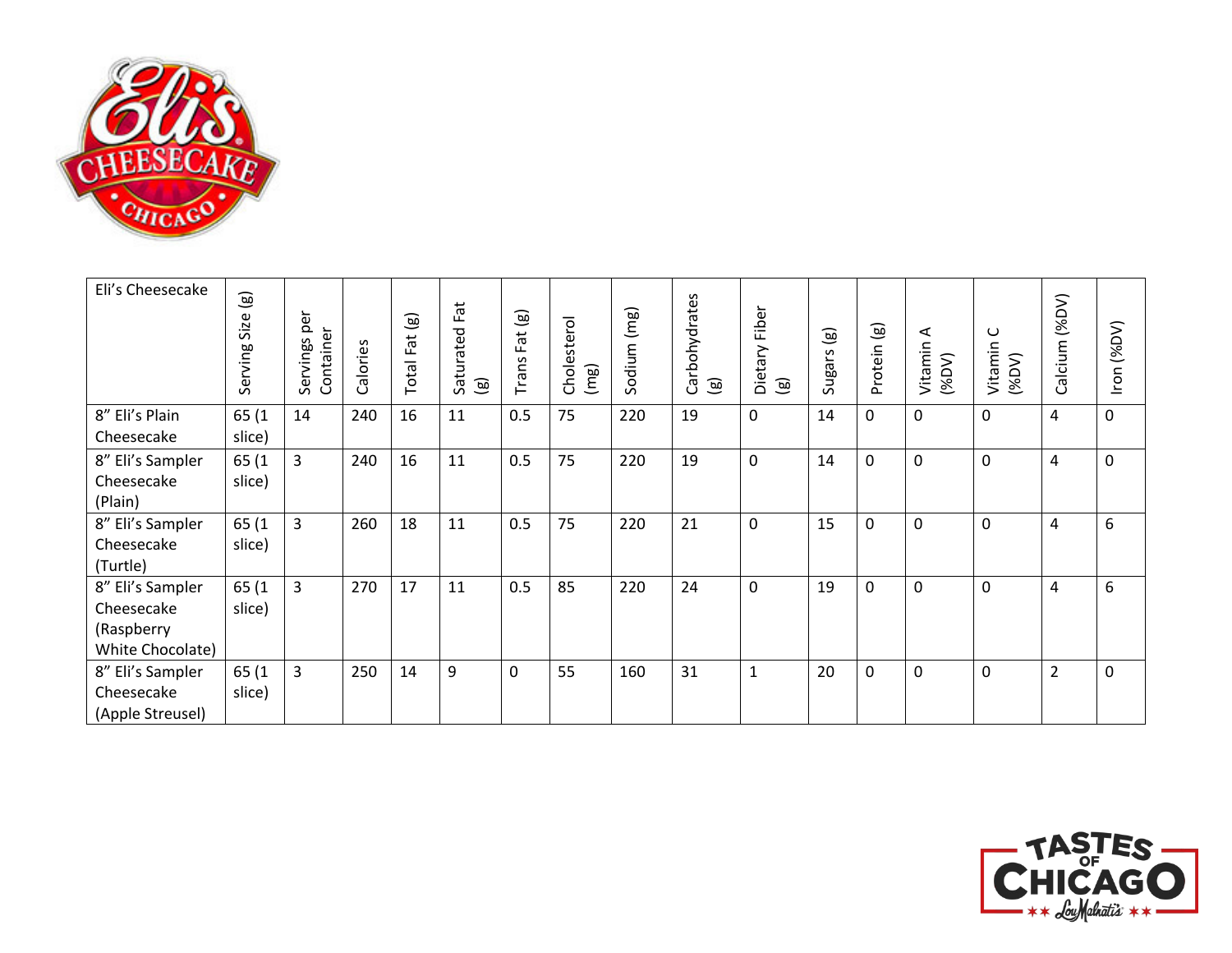## FRANGO.

| Frango                          | $\circledast$<br>Size<br>مع<br>ق<br>S | ∽<br>Φ<br>Φ<br>S<br>-<br>œ<br>∽<br>$\cdot$ $-$<br>ᡕᢐ<br>._<br>$\mathbf \omega$<br>$\sigma$<br>◡ | S<br>≅.<br>o<br>-<br>Ф | $\circledcirc$<br>$\vec{a}$<br>ட<br>otal<br>⊢ | پ<br>ō<br>ᅙ<br>Φ<br>پ<br>$\sigma$<br>-<br>. .<br>බ<br>ᡕᢐ<br>$\mathcal{L}$<br>ت | (මූ<br>đ<br>ட<br>$\sim$<br>–<br>∽<br>ъ<br>∽<br>⊢ | $\circ$<br>este<br>$\widehat{\mathsf{B}}$<br>–<br>o<br>-<br>ᅩ<br>≻<br>$\cup$<br>こ | (mg)<br>ε<br>.⊇<br>ರ<br>o<br>S | drates<br>둥<br>ڣ<br>$\circledcirc$<br>Б<br>Ő | ω<br>٩<br>$\cdot$ $-$<br>ப<br>᠊ᡴᠦ<br>ω<br>一<br>قع<br>._<br>≏ | $\circledcirc$<br>$\mathsf{v}$<br>∽<br>$\boldsymbol{\varpi}$<br>Θã<br>$\sigma$ | $\circledcirc$<br>᠆<br>≟.<br>$\omega$<br>ā<br>$\sim$ | ✓<br>∽<br>ᡕᢐ<br>یب<br>ঙ | ◡<br>._<br>≏<br>학<br>$\overline{\mathscr{E}}$ | 一<br>है<br>ഁ<br>–<br>᠊ᡴᠣ<br>ت | $\mathbf{r}$<br>(%D<br>⊂<br>$\circ$<br>؎ |
|---------------------------------|---------------------------------------|-------------------------------------------------------------------------------------------------|------------------------|-----------------------------------------------|--------------------------------------------------------------------------------|--------------------------------------------------|-----------------------------------------------------------------------------------|--------------------------------|----------------------------------------------|--------------------------------------------------------------|--------------------------------------------------------------------------------|------------------------------------------------------|-------------------------|-----------------------------------------------|-------------------------------|------------------------------------------|
| 16-Piece<br>Frango Mint<br>Trio | 30                                    | 5                                                                                               | 170                    | 12                                            | 9                                                                              | 0                                                |                                                                                   | 25                             | 16                                           |                                                              | 14                                                                             |                                                      | 0                       |                                               | _                             | ∽<br>ь                                   |

![](_page_5_Picture_2.jpeg)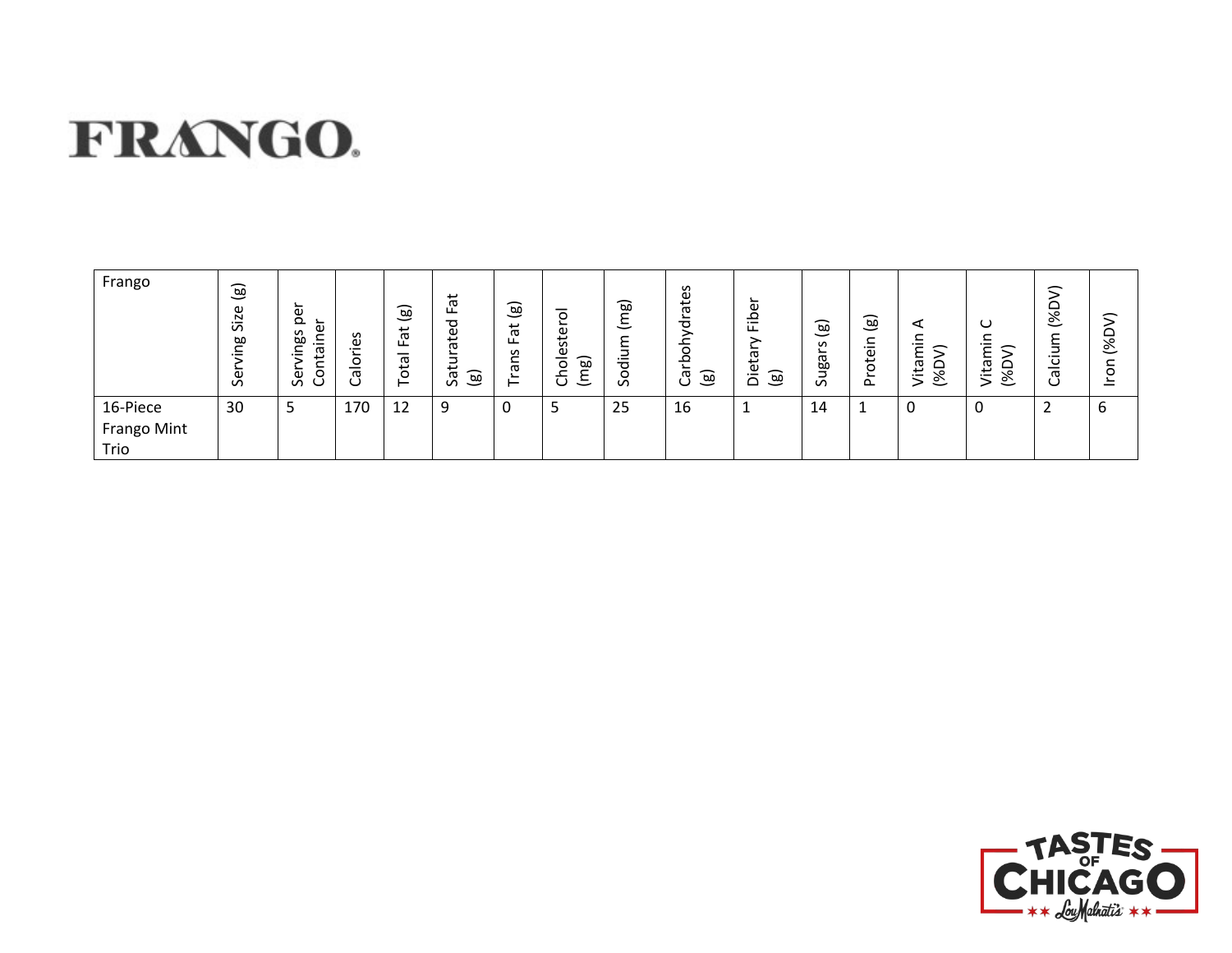![](_page_6_Picture_0.jpeg)

| Manny's Deli                              | $\circledB$<br>Size<br>Serving | per<br>Container<br>Servings | alories<br>ت | ε<br>$f_{\mathsf{FO}}$<br>S<br><u>نة.</u><br>alori<br>Fat<br>$\cup$ | $\circledB$<br>Fat<br>Total | Fat<br>Saturated<br>$\circledR$ | $\circledast$<br>$\vec{a}$<br>Щ.<br>Trans | ā<br>ste<br>نة<br>(mg)<br>Cho | ∽<br>(mg)<br>odium<br>Ō | Carbohydrates<br>$\circledB$ | ؎<br>Fibe<br>Dietary<br>$\textcircled{\scriptsize{s}}$ | ම<br><b>Clean</b><br>$\sim$ | $\textcircled{\scriptsize{s}}$<br>rotein<br>$\sim$ | ⋖<br>Vitamin<br>⋝<br>$($ %D | ပ<br>min<br>(96DV)<br>Vita | (96DV)<br>alcium<br>Ö | XDY.<br>$\subset$<br>ō |
|-------------------------------------------|--------------------------------|------------------------------|--------------|---------------------------------------------------------------------|-----------------------------|---------------------------------|-------------------------------------------|-------------------------------|-------------------------|------------------------------|--------------------------------------------------------|-----------------------------|----------------------------------------------------|-----------------------------|----------------------------|-----------------------|------------------------|
| Manny's Bulk<br>5lbs Corned               | 56                             | 40                           | 140          | 90                                                                  | 10                          | 4                               | $\Omega$                                  | 40                            | 450                     | $\mathbf 0$                  | $\Omega$                                               | 0                           | 10                                                 | 0                           | 0                          | 0                     | 6                      |
| <b>Beef Package</b>                       | (2oz)                          |                              |              |                                                                     |                             |                                 |                                           |                               |                         |                              |                                                        |                             |                                                    |                             |                            |                       |                        |
| Manny's<br>Potato<br>Pancakes 24<br>(3oz) | 100                            | $\mathbf{1}$                 | 224          | 81.4                                                                | 21.3kcal                    | 2.37                            | 3.83                                      | 22                            | 220                     | 30.2                         | $\mathbf{0}$                                           | 1.77                        | 5.46                                               | 66.1                        | 0                          | 16.5                  | 1.66                   |
| Horseradish<br>Mustard<br>(12oz)          | 5<br>(1 <sup>tsp</sup> )       | 68                           | 5            | 0                                                                   | 0                           | 0                               | 0                                         | $\mathbf 0$                   | 120                     | 1                            | 0                                                      | $\mathbf{1}$                | $\mathbf{1}$                                       | 0                           | $\mathbf 0$                | 0                     | $\mathbf 0$            |

![](_page_6_Picture_2.jpeg)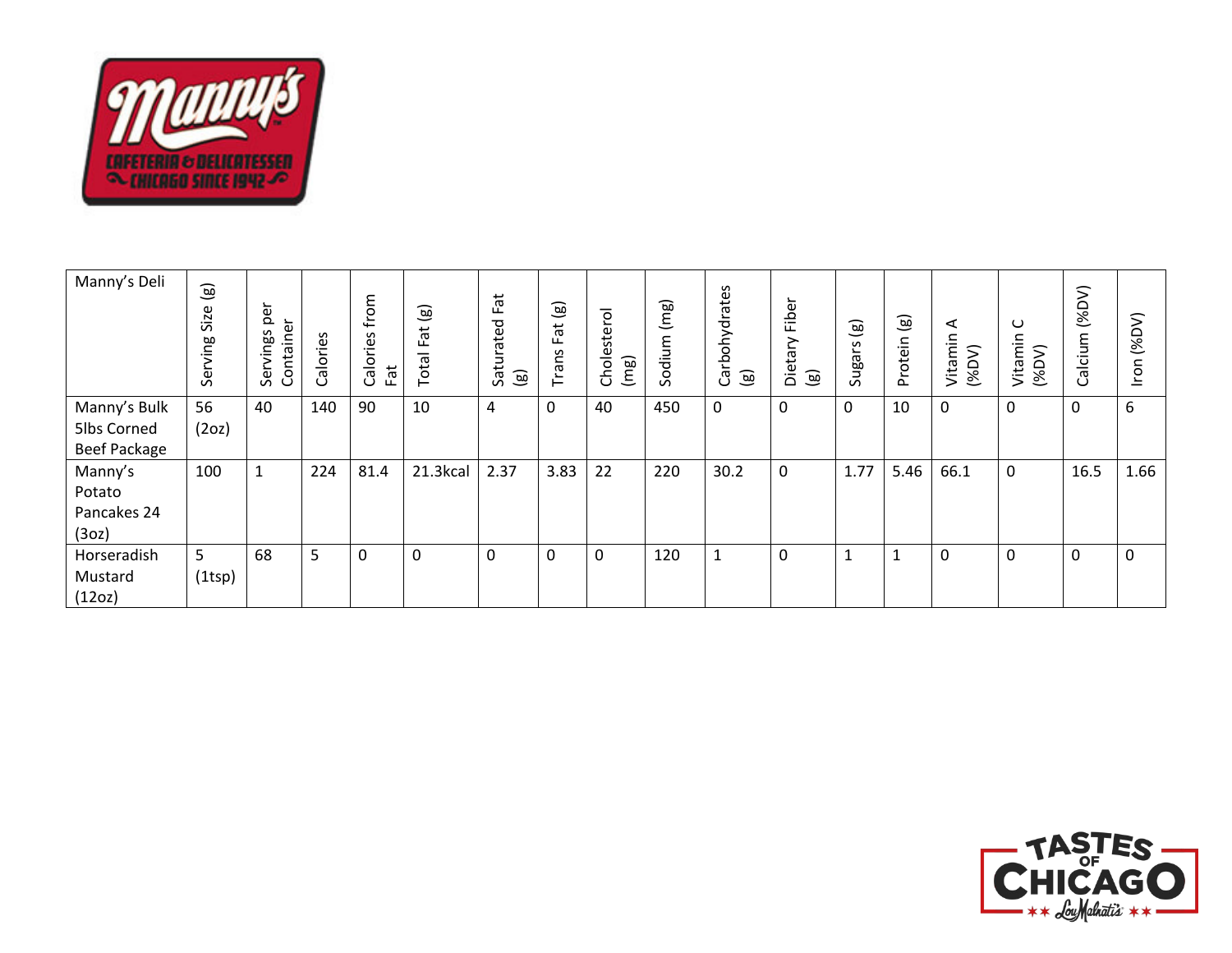![](_page_7_Picture_0.jpeg)

| Fannie May                                 | $\circledg$<br>Size<br>gui/<br>Šĕ | ∽<br>Φ<br>௨<br>Φ<br>S<br>-<br>œ<br>∸.<br>-<br>Ф<br>$\cdot$ $-$<br>$\circ$<br>Sei<br>ب | S<br>ω<br>$\cdot$ $-$<br>o<br>–<br>Ф<br>U | $\circledB$<br>$\vec{a}$<br>ட<br>–<br>ota<br>⊢ | ă<br>ட்<br>ರ<br>Φ<br>ਨ<br>っ<br>پ<br>$\circledB$<br>$\sigma$<br>$\mathcal{L}$ | ම<br>$\vec{a}$<br>ட<br>w<br>-<br>$\boldsymbol{\varpi}$<br>؎<br>⊢ | O<br>ste<br>Φ<br>$\widehat{\mathsf{B}}$<br>-<br>$\circ$<br>-<br>ᅩ<br>≻<br>こ<br>U | (mg)<br>릉<br>o<br>S | drates<br>≻<br>rboh <sup>.</sup><br>ලි<br>ම | ω<br>Q<br>讧<br>᠊ᢐ<br>Φ<br>ම<br>$\overline{\phantom{0}}$<br>$\Omega$ | (ම)<br>S<br>∽<br>Sugai | (මූ<br>∽<br>._<br>Φ<br>ਠੋ<br>൨ | ⋖<br>._<br>∽<br>≏<br>ᢐ<br>ت<br>$\overline{\mathscr{E}}$<br>_<br>2 | ت<br>._<br>∽<br>ezi.<br>┕<br>$\overline{\mathscr{E}}$<br>- | 一<br>∾<br>∾<br>$\check{ }$<br>._<br>-<br>᠊ᡴᠣ<br>◡ | 一<br>≏<br>ঙ্<br>$\circ$ |
|--------------------------------------------|-----------------------------------|---------------------------------------------------------------------------------------|-------------------------------------------|------------------------------------------------|------------------------------------------------------------------------------|------------------------------------------------------------------|----------------------------------------------------------------------------------|---------------------|---------------------------------------------|---------------------------------------------------------------------|------------------------|--------------------------------|-------------------------------------------------------------------|------------------------------------------------------------|---------------------------------------------------|-------------------------|
| <b>Fannie May</b><br>Pixies (1/2lb<br>box) | 23(1)<br>piece)                   | 6                                                                                     | 120                                       |                                                |                                                                              | υ                                                                |                                                                                  | 25                  | 13                                          |                                                                     | 9                      |                                | 0                                                                 |                                                            | ┑<br>∸                                            | ь                       |

![](_page_7_Picture_2.jpeg)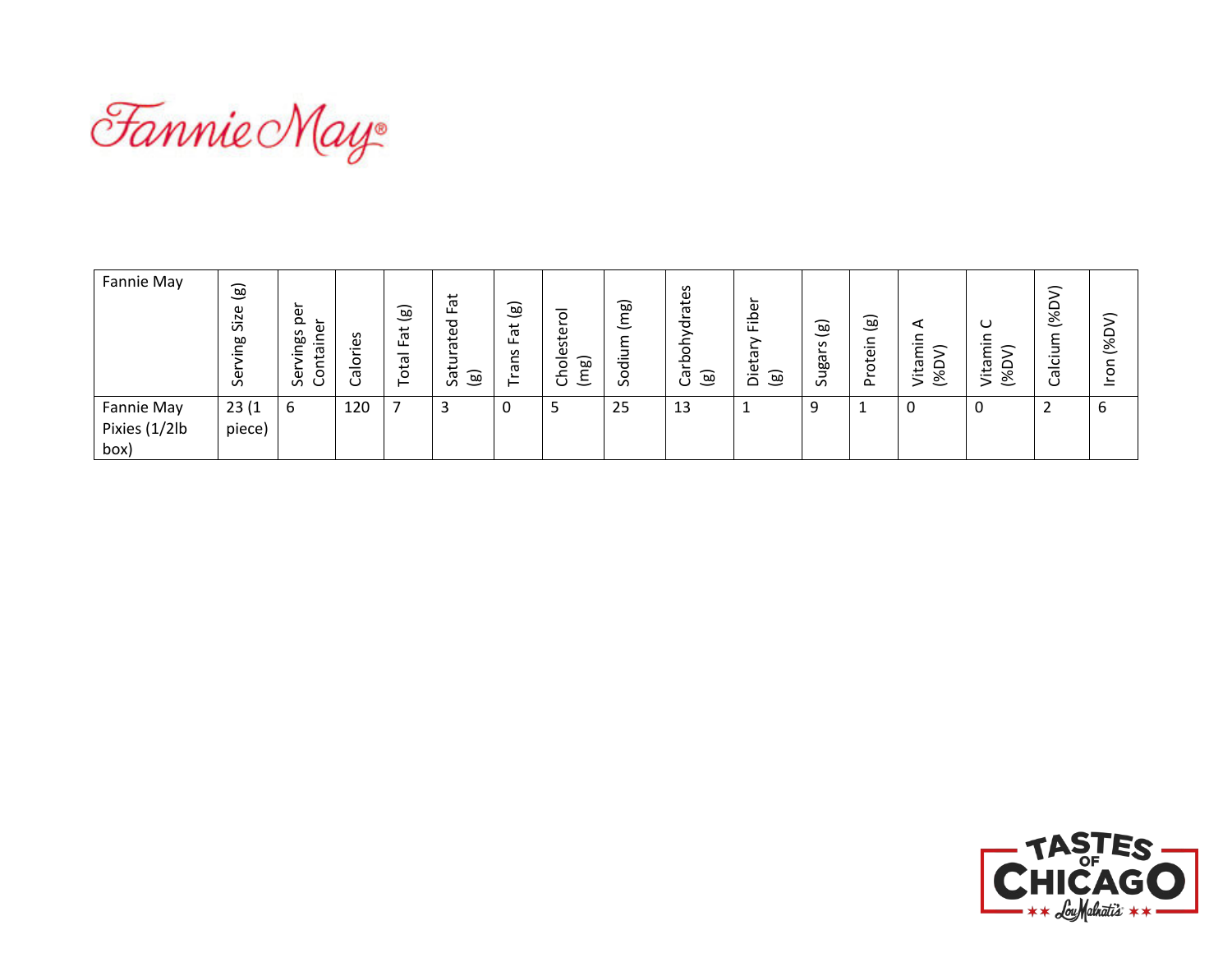![](_page_8_Picture_0.jpeg)

| Carol's Cookies | $\circledB$<br>Size<br>Ρg<br>မ္ဟ | Φ<br>$\Omega$<br>Φ<br>S<br>œ<br>.≐<br>ᢐ<br>o<br>9S<br>ت | S<br>Φ<br>._<br>o<br>᠊ᡴᠣ<br>ٮ | $\overline{g}$<br>$\vec{a}$<br>ட<br>–<br>ᡕᢐ<br>đ<br>⊢ | Fat<br>ated<br>ى<br>ි<br>ᢐ<br>$\sigma$ | (මූ<br>Fat<br>൧<br>∽<br>σ<br>⊢ | $\circ$<br>ster<br>Φ<br><b>ig</b><br>ە<br>≻<br>こ<br>ٮ | (mg)<br>dium<br>င္တ | S<br>்த<br>ത<br>ರ<br>ਠ<br>ء<br>$\circledg$<br>උ | ∽<br>Φ<br>ھ<br>تا<br>ይ<br>ይ<br>öë<br>$\textcircled{\scriptsize{s}}$ | (මූ<br>S<br>؎<br>ngan<br>$\mathcal{L}$ | (මූ<br>c<br>$-$<br>Φ<br>tō<br>௳ | $($ %D<br>εt<br>$\overline{\phantom{0}}$ | ပ<br>$\overline{\phantom{0}}$<br>∽<br>ᄂ<br>의<br>$\overline{\mathscr{E}}$<br>⋗ | $\overline{\phantom{1}}$<br>≏<br>ঙ্<br>د<br>$\cdot$ $-$<br>ഁ<br>–<br>ᡕᢐ<br>ں | ≂<br>(%D<br>$\circ$ |
|-----------------|----------------------------------|---------------------------------------------------------|-------------------------------|-------------------------------------------------------|----------------------------------------|--------------------------------|-------------------------------------------------------|---------------------|-------------------------------------------------|---------------------------------------------------------------------|----------------------------------------|---------------------------------|------------------------------------------|-------------------------------------------------------------------------------|------------------------------------------------------------------------------|---------------------|
| Chocolate Chip  | 43 (1/4                          | 4                                                       | 210                           | 9                                                     | 6                                      | ∩<br>υ                         | 20                                                    | 135                 | 29                                              | л.                                                                  | 13                                     |                                 |                                          | υ                                                                             | 0                                                                            | 8                   |
| Cookie          | of a                             |                                                         |                               |                                                       |                                        |                                |                                                       |                     |                                                 |                                                                     |                                        |                                 |                                          |                                                                               |                                                                              |                     |
|                 | cookie)                          |                                                         |                               |                                                       |                                        |                                |                                                       |                     |                                                 |                                                                     |                                        |                                 |                                          |                                                                               |                                                                              |                     |

![](_page_8_Picture_2.jpeg)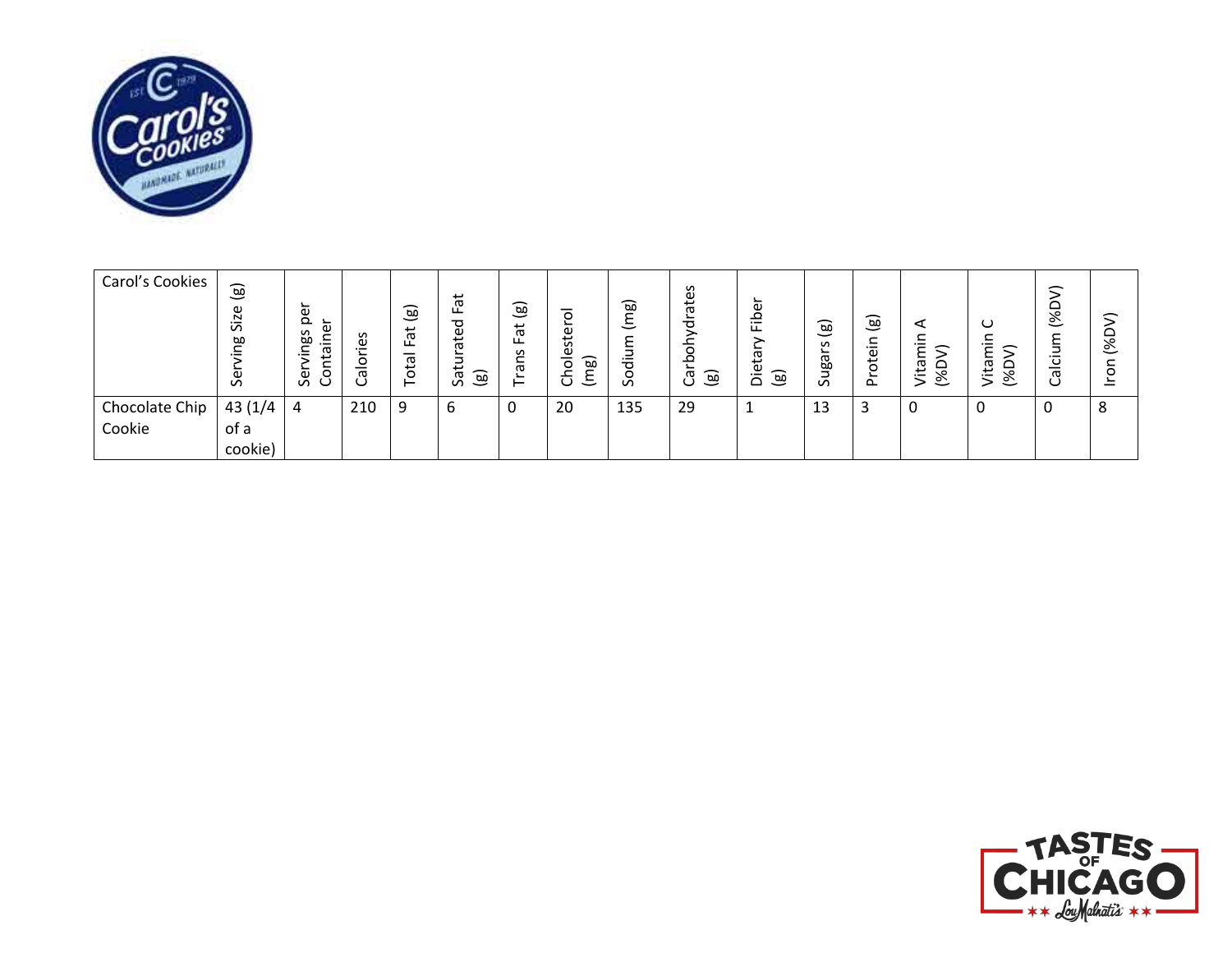![](_page_9_Picture_0.jpeg)

| Bob Chinn's                                                  | $\circledg$<br>Size<br>guin<br>ق<br>Se | ∽<br>e<br>Q<br>Φ<br>S<br>≘<br>စ္တ<br>Ф<br><br>Ë<br>Šēr<br>උ | ιes<br>alor<br>ت | ε<br>$\circ$<br>$\overline{\phantom{0}}$<br>$\mathsf{S}$<br>ω<br>._<br>흕<br>–<br>ලි | ಎ<br>ٮ<br>ä<br>ட<br>-<br>ota<br>⊢ | Fat<br>ated<br>Satura<br>$\circledg$ | $\textcircled{\scriptsize{s}}$<br>Fat<br>Trans | $\circ$<br>Cholester<br>(mg) | (mg)<br>ε<br>Sodiu | S<br>ate<br>ohydra<br>ء<br>(මූ<br>᠊ᢐ<br>ပ | ∽<br>Fibe<br>ξq<br>äë<br>$\circledcirc$ | $\textcircled{\scriptsize{1}}$<br>S<br>∽<br>ugai<br>$\sim$ | $\circledcirc$<br>rotein<br>$\sim$ | ⋖<br>$\tilde{\mathrm{min}}$<br>⋝<br>Vita<br>$($ %D | ပ<br>c<br>Ē<br>Vita<br>$\approx$ | $\subset$<br>≏<br>ঙ্<br>m<br>$\bar{\bar{\mathbf{c}}}$<br>᠊ᢐ<br>ပ | $\mathcal{L}$<br>(%D<br>δ |
|--------------------------------------------------------------|----------------------------------------|-------------------------------------------------------------|------------------|-------------------------------------------------------------------------------------|-----------------------------------|--------------------------------------|------------------------------------------------|------------------------------|--------------------|-------------------------------------------|-----------------------------------------|------------------------------------------------------------|------------------------------------|----------------------------------------------------|----------------------------------|------------------------------------------------------------------|---------------------------|
| 2lb Bob<br>Chinn's<br>Alaskan "Red"<br>King Crab Legs<br>Kit | 122                                    | 6                                                           | 120              | 15                                                                                  | $\overline{2}$                    | 0                                    | 0                                              | 65                           | 1300               | 0                                         | 0                                       | 0                                                          | 24                                 | 0                                                  | 15                               | 8                                                                | 6                         |

![](_page_9_Picture_2.jpeg)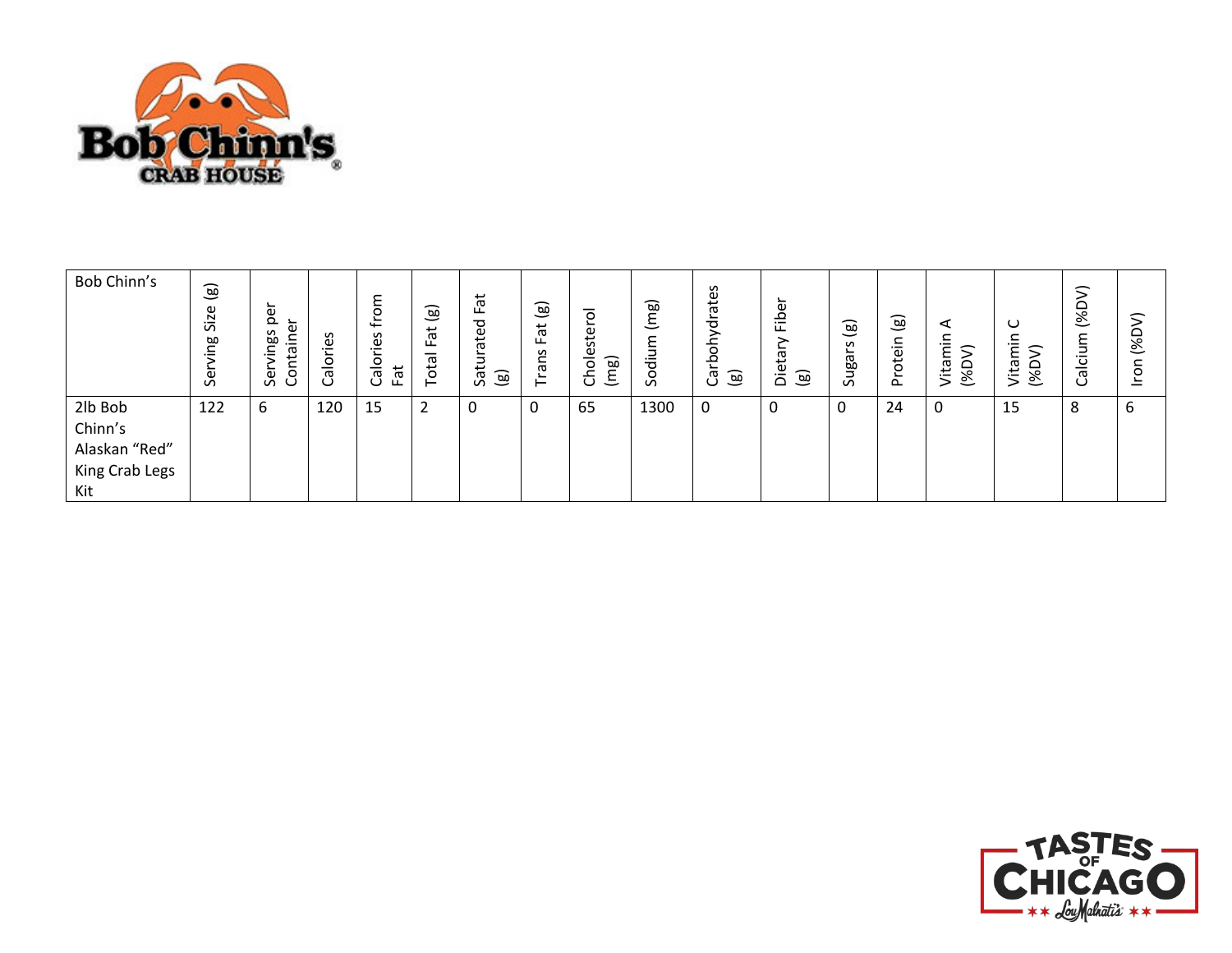![](_page_10_Picture_0.jpeg)

| Lezza                      | $\circledB$<br>Size<br>òо<br>∽<br>._<br>Ger | Φ<br>ه چ<br>S<br>-<br><b>bo</b><br>∸.<br>-<br>ω<br>._<br>ى<br>–<br>ō<br>o<br>ပ<br>ທ | w<br>ڡ.<br>o<br>–<br>Φ<br>ပ | O<br>$\overline{\phantom{0}}$<br>S<br>ω<br>$\overline{\phantom{0}}$<br>ᄫ<br>$\sigma$<br>ပ<br>ட | $\widehat{B}$<br>$\check{ }$<br>ä<br>ட<br>–<br>ᡕᢐ<br>ö | Fat<br>ত<br>ate<br>⊐<br>ب<br>ම<br>$\sigma$<br>vī | $\circledB$<br>Fat<br>ഗ്ഗ<br>ㅎ<br>ے<br>⊢ | –<br>$\circ$<br>este<br>–<br>ற<br>$\overline{a}$<br>ㅎ<br>≻<br>こ | බ<br>-<br>≻<br>┶<br>$\overline{\phantom{0}}$<br>≻<br>.=<br>$\overline{\sigma}$<br>$\sigma$ | S<br>ق<br>ω<br>ㅎ<br>⋋<br>둥<br>Q<br>(මූ<br>᠊ᢐ<br>ٮ | ∼<br>$\omega$<br>م<br>تا<br>ത<br>Φ<br>[ෂු<br>ة | ದಾ<br>ت<br>S<br>∽<br>œ<br>ے<br>S | (මූ<br>rotein<br>$\sim$ | ⊲<br>$\cdot$ $-$<br>↽<br>-<br>Ő,<br>eq.<br>∾<br>$\overline{\phantom{0}}$ | O<br>eq.<br>╾<br>ঙ্<br>∼<br>> | $\widehat{\phantom{a}}$<br>$\overline{\mathscr{E}}$<br>-<br>≻<br>؎<br>$\overline{\phantom{0}}$<br>ပ<br>-<br>᠊ᡴᠣ<br>U | $\subset$<br>$($ %D<br>∽<br>$\circ$ |
|----------------------------|---------------------------------------------|-------------------------------------------------------------------------------------|-----------------------------|------------------------------------------------------------------------------------------------|--------------------------------------------------------|--------------------------------------------------|------------------------------------------|-----------------------------------------------------------------|--------------------------------------------------------------------------------------------|---------------------------------------------------|------------------------------------------------|----------------------------------|-------------------------|--------------------------------------------------------------------------|-------------------------------|----------------------------------------------------------------------------------------------------------------------|-------------------------------------|
| Lezza<br>Chocolate<br>Cake | 107                                         | b                                                                                   | 350                         | 130                                                                                            | 14                                                     | 4.5                                              |                                          | 30                                                              | 390                                                                                        | 53                                                | د.                                             | 34                               | 4                       | 0                                                                        |                               | 4                                                                                                                    | 15                                  |

![](_page_10_Picture_2.jpeg)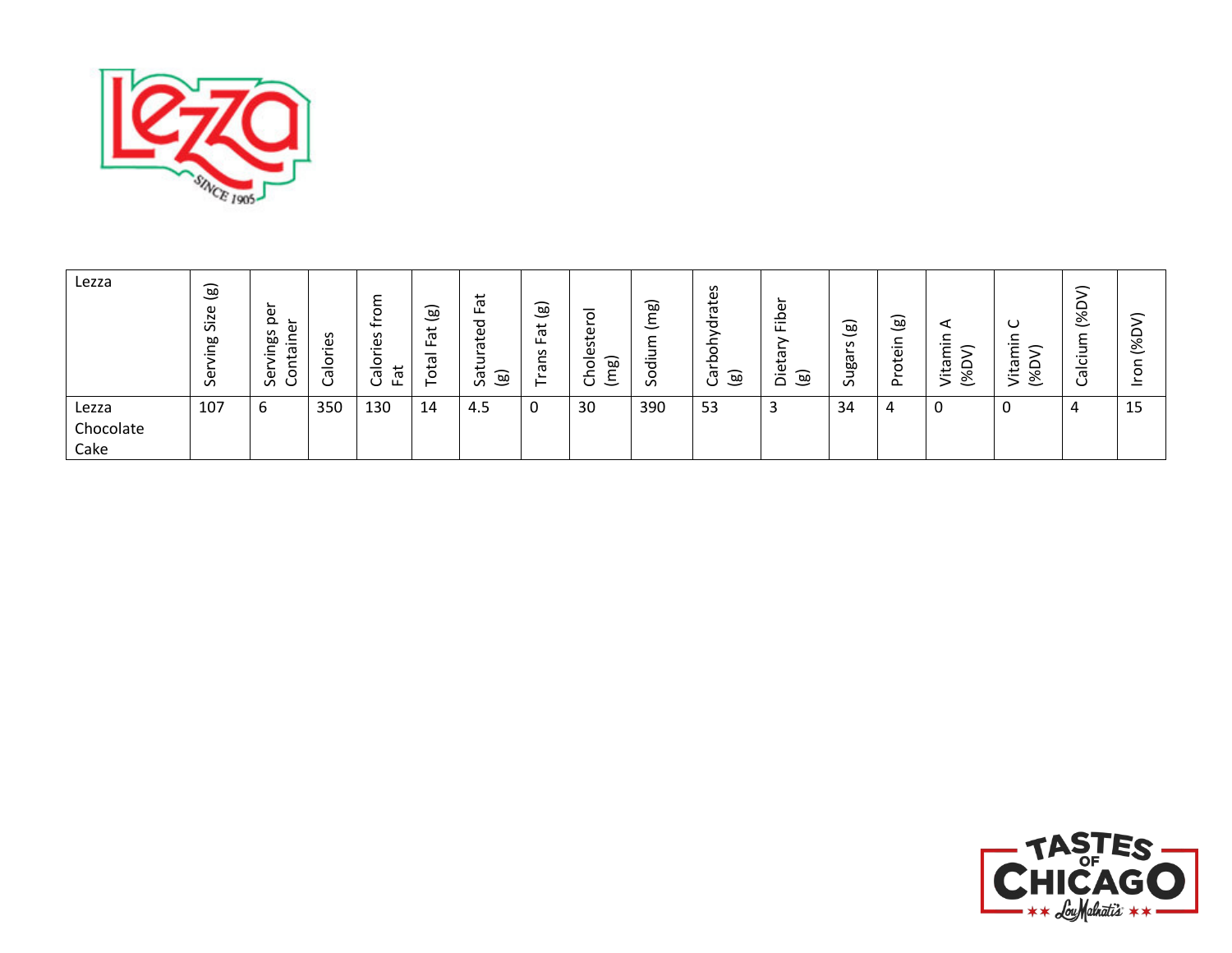![](_page_11_Picture_0.jpeg)

| Wildfire                                   | ම<br>Size<br>Serving | Servings per<br>Container | Calories | Total Fat (g)  | Fat<br>Saturated I<br>(g) | $\circledcirc$<br>Fat<br>Trans | Cholesterol<br>(mg) | Sodium (mg) | Carbohydrates<br>$\circledcirc$ | Dietary Fiber<br>$\circledB$ | $\circledg$<br>Sugars | Protein (g)    | $\prec$<br>Vitamin<br>(VdS) | $\mathsf{C}$<br>Vitamin<br>(96DV) | (96DV)<br>Calcium | Iron (%DV) |
|--------------------------------------------|----------------------|---------------------------|----------|----------------|---------------------------|--------------------------------|---------------------|-------------|---------------------------------|------------------------------|-----------------------|----------------|-----------------------------|-----------------------------------|-------------------|------------|
| 8oz Filets                                 | 227                  | 2, 4<br>or 8              | 360      | 16             | 6                         | $\mathbf 0$                    | 150                 | 130         | 0                               | 0                            | 0                     | 50             | $\mathbf 0$                 | $\mathbf 0$                       | $\overline{4}$    | 20         |
| 2 Wildfire Filet<br><b>Medallion Trios</b> | 85                   | 6                         | 130      | 6              | $\overline{2}$            | $\mathbf 0$                    | 55                  | 50          | $\mathbf 0$                     | $\mathbf 0$                  | 0                     | 19             | $\mathbf{0}$                | $\mathbf 0$                       | $\overline{2}$    | 8          |
| Filet Mignon Crust -<br><b>Blue Cheese</b> | 45                   | 2, 4<br>or 8              | 230      | 18             | 11                        | 0                              | 45                  | 230         | 15                              | $\mathbf{1}$                 | $\mathbf{1}$          | 4              | $\mathbf 0$                 | $\mathbf 0$                       | $\overline{4}$    | 0          |
| Filet Mignon Crust -<br>Horseradish        | 45                   | 2, 4<br>or 8              | 18       | 13             | 8                         | 0                              | 35                  | 300         | 14                              | $\mathbf{1}$                 | $\overline{2}$        | $\overline{2}$ | $\mathbf 0$                 | $\mathbf 0$                       | $\mathbf 0$       | 0          |
| Medallion Crust -<br><b>Blue Cheese</b>    | 17                   | $\overline{2}$            | 90       | $\overline{7}$ | $\overline{4}$            | $\mathbf 0$                    | 15                  | 85          | 6                               | $\mathbf 0$                  | 0                     | $\mathbf{1}$   | $\mathbf 0$                 | $\mathbf 0$                       | $\overline{2}$    | 0          |
| Medallion Crust -<br>Horseradish           | 17                   | $\overline{2}$            | 70       | 5              | 3                         | $\mathbf 0$                    | 15                  | 115         | 5                               | $\mathbf 0$                  | 1                     | $\mathbf{1}$   | $\mathbf 0$                 | $\Omega$                          | $\mathbf 0$       | 0          |
| Medallion Crust -<br>Parmesan              | 17                   | $\overline{2}$            | 90       | 6              | $\overline{4}$            | $\Omega$                       | 15                  | 85          | 6                               | $\mathbf{0}$                 | 0                     | $\overline{2}$ | $\Omega$                    | $\mathbf 0$                       | $\overline{2}$    | 0          |
| Key Lime Pie                               | 113                  | 6                         | 380      | 18             | 9                         | $\mathbf 0$                    | 160                 | 230         | 49                              | $\mathbf{1}$                 | 37                    | $\overline{7}$ | $\mathbf{0}$                | $\mathbf 0$                       | 10                | 8          |
| Chocolate Cream Pie                        | 184                  | 8                         | 600      | 36             | 21                        | 0.5                            | 130                 | 170         | 66                              | 6                            | 46                    | 8              | $\Omega$                    | $\mathbf 0$                       | 10                | 20         |
| <b>Blueberry and Peach</b><br>Pie          | 198                  | 8                         | 400      | 17             | $\overline{7}$            | 0                              | 55                  | 250         | 60                              | $\overline{2}$               | 32                    | 4              | 0                           | $\mathbf 0$                       | $\overline{2}$    | 6          |

![](_page_11_Picture_2.jpeg)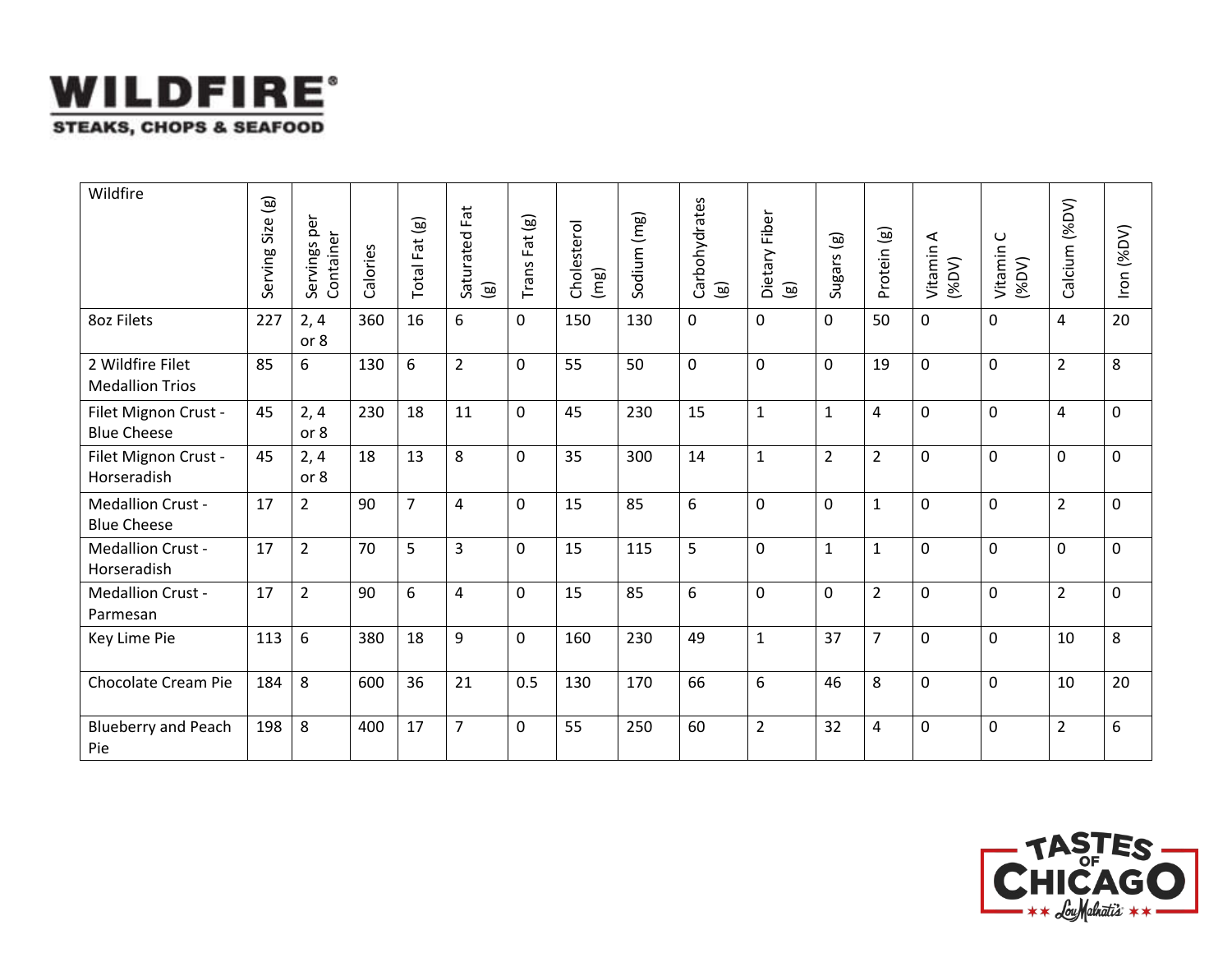![](_page_12_Picture_0.jpeg)

| Wildfire                                    | $\textcircled{\scriptsize{\textsf{so}}}$<br>Size<br>Serving | Servings per<br>Container | Calories | Fat (g)<br>Total <sup>1</sup> | Saturated Fat<br>$\textcircled{\scriptsize{1}}$ | $Trans$ Fat $(g)$ | Cholesterol<br>(mg) | Sodium (mg) | Carbohydrates<br>$\overline{\mathbf{g}}$ | Dietary Fiber<br>$\textcircled{\scriptsize{1}}$ | Sugars (g) | Protein (g)             | $\triangleleft$<br>Vitamin<br>(96DV) | $\cup$<br>Vitamin<br>$($ %DV) | Calcium (%DV)  | Iron (%DV) |
|---------------------------------------------|-------------------------------------------------------------|---------------------------|----------|-------------------------------|-------------------------------------------------|-------------------|---------------------|-------------|------------------------------------------|-------------------------------------------------|------------|-------------------------|--------------------------------------|-------------------------------|----------------|------------|
| <b>Classic Blueberry Pie</b>                | 213                                                         | 8                         | 430      | 18                            | 8                                               | $\mathbf 0$       | 40                  | 250         | 65                                       | $\overline{4}$                                  | 36         | 3                       | 0                                    | $\mathbf 0$                   | $\overline{2}$ | 6          |
| <b>Chocolate Peanut Butter</b><br>Pie       | 113                                                         | 8                         | 500      | 35                            | 18                                              | $\mathbf 0$       | 95                  | 180         | 42                                       | $\overline{3}$                                  | 29         | 6                       | 0                                    | $\mathbf 0$                   | 4              | 15         |
| Caramel Crunch Pie                          | 156                                                         | 8                         | 610      | 44                            | 24                                              | $\mathbf{1}$      | 160                 | 230         | 49                                       | $\mathbf{1}$                                    | 37         | 6                       | 0                                    | $\mathbf 0$                   | 6              | 10         |
| Coconut Cream Pie                           | 156                                                         | 8                         | 510      | 26                            | 16                                              | $\mathbf 0$       | 100                 | 410         | 66                                       | $\mathbf{1}$                                    | 50         | 5                       | 0                                    | $\mathbf 0$                   | 6              | 4          |
| Maple Pecan Pie                             | 156                                                         | 8                         | 590      | 32                            | 8                                               | $\mathbf 0$       | 105                 | 310         | 74                                       | $\overline{2}$                                  | 57         | 6                       | 0                                    | $\mathbf 0$                   | 6              | 6          |
| Door County Cherry Pie                      | 170                                                         | 8                         | 420      | 17                            | $\overline{7}$                                  | $\mathbf 0$       | 55                  | 260         | 65                                       | $\overline{2}$                                  | 32         | $\overline{\mathbf{4}}$ | 0                                    | $\mathbf 0$                   | $\overline{2}$ | 6          |
| Mini Chocolate Peanut<br><b>Butter Pies</b> | 142                                                         | $\overline{2}$            | 640      | 43                            | 22                                              | $\mathbf 0$       | 115                 | 280         | 58                                       | 3                                               | 37         | 8                       | 0                                    | $\mathbf 0$                   | 6              | 20         |
| <b>Strawberry Rhubarb Pie</b>               | 198                                                         | 8                         | 480      | 19                            | 9                                               | $\mathbf 0$       | 25                  | 250         | 75                                       | $\overline{2}$                                  | 48         | $\overline{4}$          | 0                                    | $\mathbf 0$                   | 4              | 6          |
| Mini Key Lime Pie                           | 142                                                         | $\overline{2}$            | 520      | 26                            | 14                                              | $\mathbf 0$       | 185                 | 340         | 63                                       | $\mathbf{1}$                                    | 43         | 8                       | 0                                    | $\mathbf 0$                   | 15             | 10         |
| Pumpkin Pie                                 | 128                                                         | 8                         | 320      | 19                            | 10                                              | $\mathbf 0$       | 75                  | 380         | 33                                       | $\mathbf{1}$                                    | 17         | $\overline{4}$          | 0                                    | $\mathbf 0$                   | 4              | 6          |
| Triple Berry Pie                            | 184                                                         | 8                         | 410      | 16                            | $\overline{7}$                                  | $\mathbf 0$       | 55                  | 230         | 65                                       | $\overline{4}$                                  | 34         | $\overline{4}$          | 0                                    | $\mathbf 0$                   | $\overline{2}$ | 8          |

![](_page_12_Picture_2.jpeg)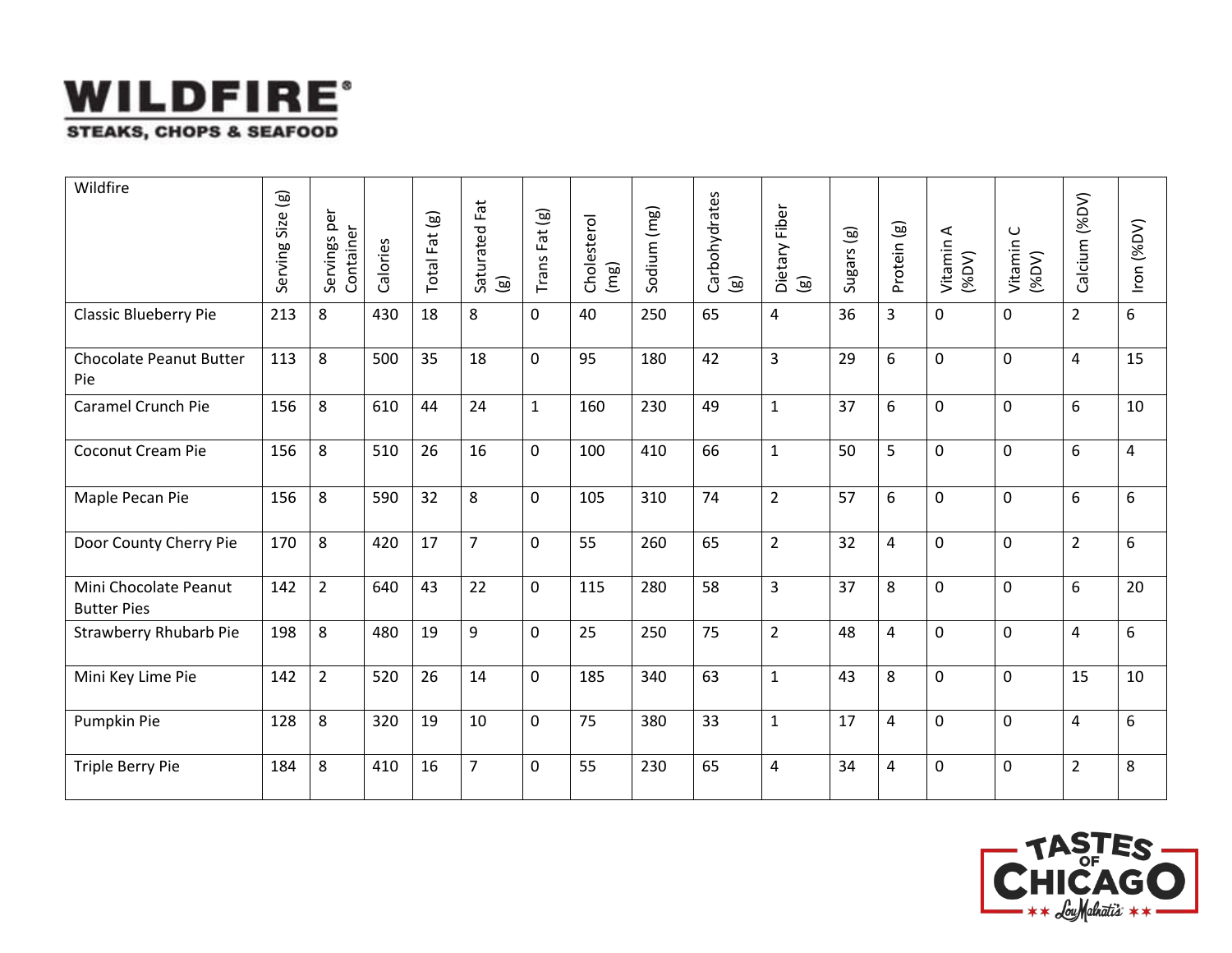![](_page_13_Picture_0.jpeg)

| Real Urban<br><b>BBQ</b>                          | $\widehat{\mathsf{B}}$<br>Size<br>Serving | Servings per<br>Container | Calories | from<br>Calories<br>Fat | $\overline{g}$<br>Fat<br>Total | Fat<br>Saturated<br>$\circledR$ | Fat (g)<br>Trans | Cholesterol<br>(mg) | Sodium (mg) | Carbohydrates<br>$\circledcirc$ | Fiber<br>Dietary I<br>$\textcircled{\scriptsize{s}}$ | $\circledg$<br>Sugars | Protein (g)    | ⋖<br>Vitamin<br>$($ %DV $)$ | Vitamin C<br>(%DV) | Calcium (%DV)  | Iron (%DV)     |
|---------------------------------------------------|-------------------------------------------|---------------------------|----------|-------------------------|--------------------------------|---------------------------------|------------------|---------------------|-------------|---------------------------------|------------------------------------------------------|-----------------------|----------------|-----------------------------|--------------------|----------------|----------------|
| Real Urban<br><b>BBQ Baby Back</b><br>Ribs        | 142                                       | 3                         | 470      | 270                     | 30                             | 15                              | $\mathbf 0$      | 110                 | 980         | 23                              | $\overline{2}$                                       | 20                    | 29             | 8                           | 0                  | 8              | 10             |
| Real Urban<br><b>BBQ Pulled</b><br>Pork           | 113                                       | 4                         | 280      | 140                     | 15                             | $\overline{7}$                  | $\mathbf 0$      | 85                  | 380         | 8                               | <1                                                   | 8                     | 26             | $\overline{2}$              | $\mathbf 0$        | $\overline{2}$ | 10             |
| Pull-A-Part<br>Mini Buns                          | 34                                        | 12                        | 90       | 20                      | 2.5                            | $\mathbf{1}$                    | $\mathbf 0$      | $\Omega$            | 140         | 16                              | $\mathbf{1}$                                         | $\overline{2}$        | $\overline{2}$ | 0                           | 0                  | $\overline{4}$ | $\overline{4}$ |
| Real Urban<br><b>BBQ Brisket</b>                  | 113                                       | 4                         | 290      | 150                     | 16                             | 8                               | $\mathbf 0$      | 80                  | 350         | 11                              | $\mathbf{1}$                                         | 10                    | 24             | $\overline{2}$              | 0                  | $\overline{2}$ | 20             |
| <b>Bottle Real</b><br>Urban BBQ<br>Original Sauce | 36                                        | 10                        | 60       |                         | $\mathbf 0$                    | 0                               | $\mathbf 0$      | $\Omega$            | 75          | 14                              | 13                                                   | $\mathbf 0$           | $\mathbf 0$    | $\overline{2}$              | $\overline{2}$     | $\mathbf 0$    | $\overline{2}$ |
| Mac & Cheese                                      | 198                                       | $\mathbf{1}$              | 330      | 150                     | 16                             | 7                               | $\overline{2}$   | 35                  | 790         | 34                              | $\overline{2}$                                       | $\overline{a}$        | 13             | 15                          | 0                  | 25             | 6              |

![](_page_13_Picture_2.jpeg)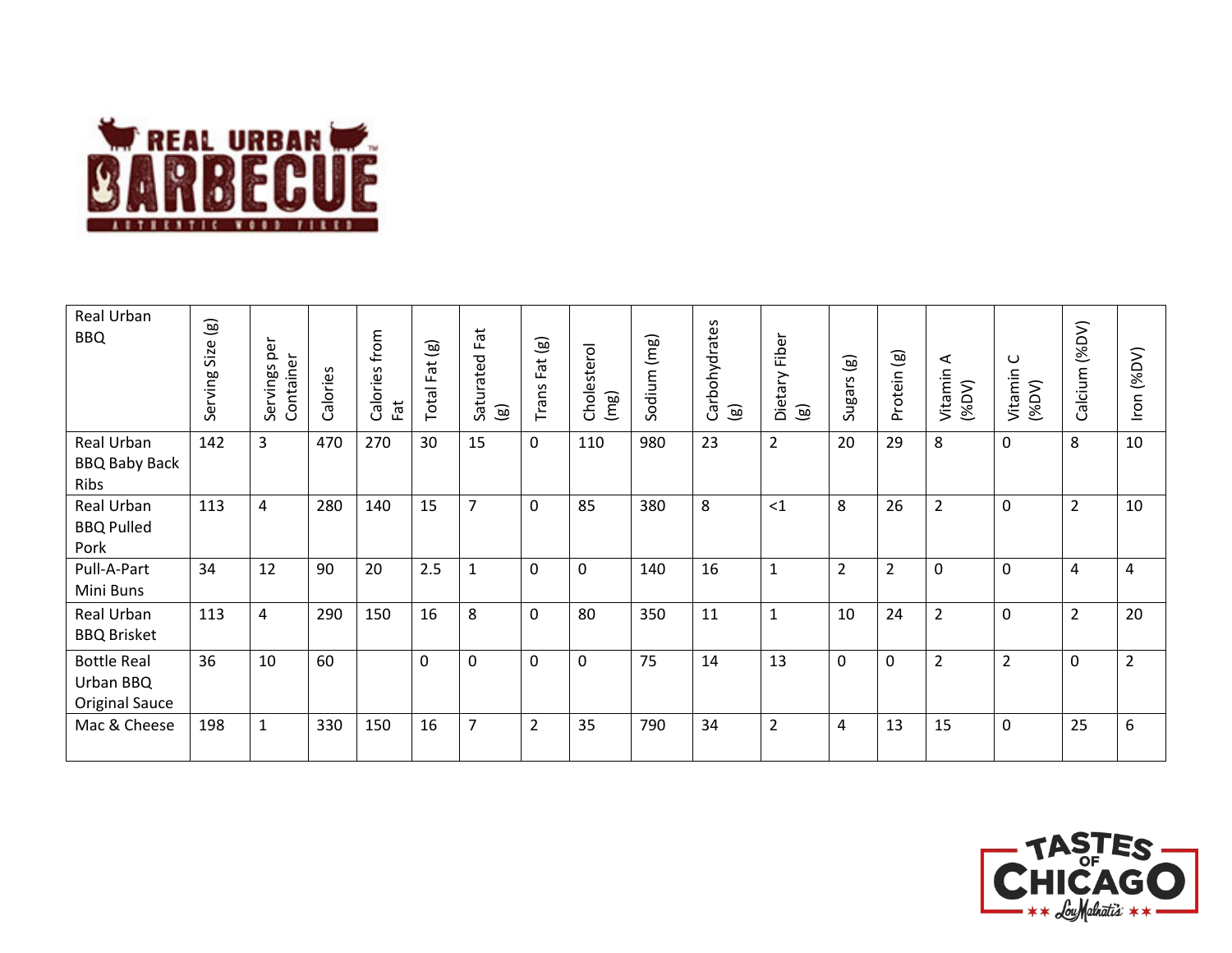![](_page_14_Picture_0.jpeg)

| Apple Villa                  | (ම<br>Size<br>œ<br>Φ<br>$\sigma$ | ω<br>Q<br>Φ<br>S<br>œ<br>∽<br>._<br>ᡴᠣ<br>o<br>Φ<br>S | w<br>Φ<br>._<br>∽<br>o<br>–<br>ω | $\circledg$<br>ಸ<br>ட<br>otal<br>⊢ | Fat<br>ᅙ<br>ق<br>$\sigma$<br>∽<br>-<br>t<br>(මූ<br>᠊ᢐ<br>S | $\circledg$<br>پ<br>ō<br>ட<br>S<br>-<br>σ<br>∽<br>- | $\circ$<br>Φ<br>S<br>Φ<br>ಎ<br>$\circ$<br>∸<br>~<br>こ<br>Ċ | බ<br>こ<br>ㅎ<br>o<br>$\mathcal{L}$ | S<br>ate<br>∽<br>ರ<br>O<br>∘<br>$\circledg$<br>ී | ∽<br>ة<br>_eo | $\circledg$<br>$\mathbf{v}$<br>∼<br>Ēд<br>۰<br>$\mathcal{L}$ | $\circledcirc$<br>∽<br>j<br>$\mathbf \omega$<br>븅<br>௨ | ᠆<br>ته<br>$\overline{\mathscr{E}}$<br>._ | ◡<br>᠆<br>ita<br>ᆸ<br>$\overline{\mathscr{E}}$ | 一<br>∾<br>∾<br>$\check{ }$<br>ത | 一<br>≏<br>$\aleph$<br>O |
|------------------------------|----------------------------------|-------------------------------------------------------|----------------------------------|------------------------------------|------------------------------------------------------------|-----------------------------------------------------|------------------------------------------------------------|-----------------------------------|--------------------------------------------------|---------------|--------------------------------------------------------------|--------------------------------------------------------|-------------------------------------------|------------------------------------------------|---------------------------------|-------------------------|
| Apple Villa<br>Apple Pancake | 133                              | 4                                                     | 248                              | 11                                 | 6                                                          | 0                                                   | 97                                                         | 155                               | 37                                               | 4             | 23                                                           |                                                        | 0                                         |                                                | 0                               | 0                       |

![](_page_14_Picture_2.jpeg)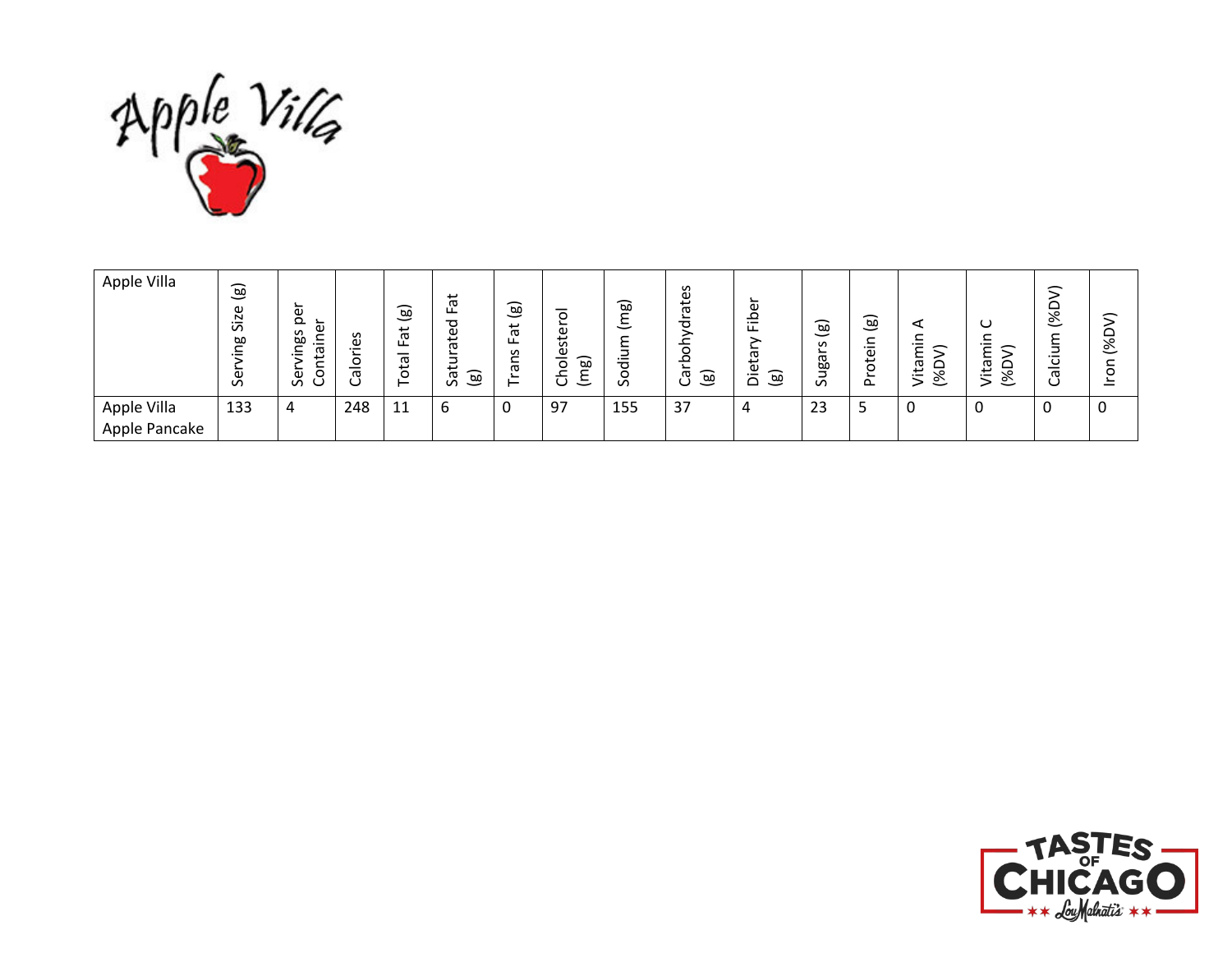![](_page_15_Picture_0.jpeg)

| Nottoli & Sons          | $\circledB$<br>Size<br>Serving | ∽<br>Ф<br>Ō<br>ontainer<br>vings<br>Ser | Calories | $\circledcirc$<br>ä<br>ட<br>-<br>ota<br>⊢ | Fat<br>urated<br>Satı<br>$\circledB$ | $\circledast$<br>Fat<br>S<br>Ë<br>Trai | –<br>sterol<br>نە<br>–<br>(mg)<br><b>Da</b> | (mg)<br>Sodium | $\mathsf{v}$<br>ate<br>ohydra<br>혼<br>$\circledB$<br>ී | Fiber<br>Dietar<br>$\circledB$ | $\circledcirc$<br>S<br>Sugars | $\textcircled{\scriptsize{s}}$<br>rotein<br>௳ | ⋖<br>min<br>$\mathcal{L}$<br>Vitai<br>$($ %D | ပ<br>c<br>έ<br>Vitai<br>$($ %D | $($ %D<br>alcium<br>ပ | ><br>$($ %D<br>nou |
|-------------------------|--------------------------------|-----------------------------------------|----------|-------------------------------------------|--------------------------------------|----------------------------------------|---------------------------------------------|----------------|--------------------------------------------------------|--------------------------------|-------------------------------|-----------------------------------------------|----------------------------------------------|--------------------------------|-----------------------|--------------------|
| <b>Bulk 5lb Italian</b> | 84                             | 13                                      | 180      | 13                                        | 4.5                                  | 0                                      | 50                                          | 530            | $\mathbf{1}$                                           | 0                              | 0                             | 14                                            | $\Omega$                                     | 0                              | $\overline{2}$        | 6                  |
| Sausage                 | (3oz)                          |                                         |          |                                           |                                      |                                        |                                             |                |                                                        |                                |                               |                                               |                                              |                                |                       |                    |
| <b>Italian Sausage</b>  | 84                             | 5                                       | 180      | 13                                        | 4.5                                  | 0                                      | 50                                          | 530            | $\mathbf{1}$                                           |                                | 0                             | 14                                            | 0                                            | 0                              | $\overline{2}$        | 6                  |
| Sandwich Kit            | (3oz)                          |                                         |          |                                           |                                      |                                        |                                             |                |                                                        |                                |                               |                                               |                                              |                                |                       |                    |
| (hot/mild)              |                                |                                         |          |                                           |                                      |                                        |                                             |                |                                                        |                                |                               |                                               |                                              |                                |                       |                    |
| Giardiniera             | 13                             | 3                                       | 37       | 3.5                                       | 0                                    | 0                                      | 0                                           | 310            | 0                                                      |                                | 0                             |                                               | 0                                            | ำ                              | 0                     | 0                  |
| (hot/mild)              | (1Tbsp)                        |                                         |          |                                           |                                      |                                        |                                             |                |                                                        |                                |                               |                                               |                                              |                                |                       |                    |

![](_page_15_Picture_2.jpeg)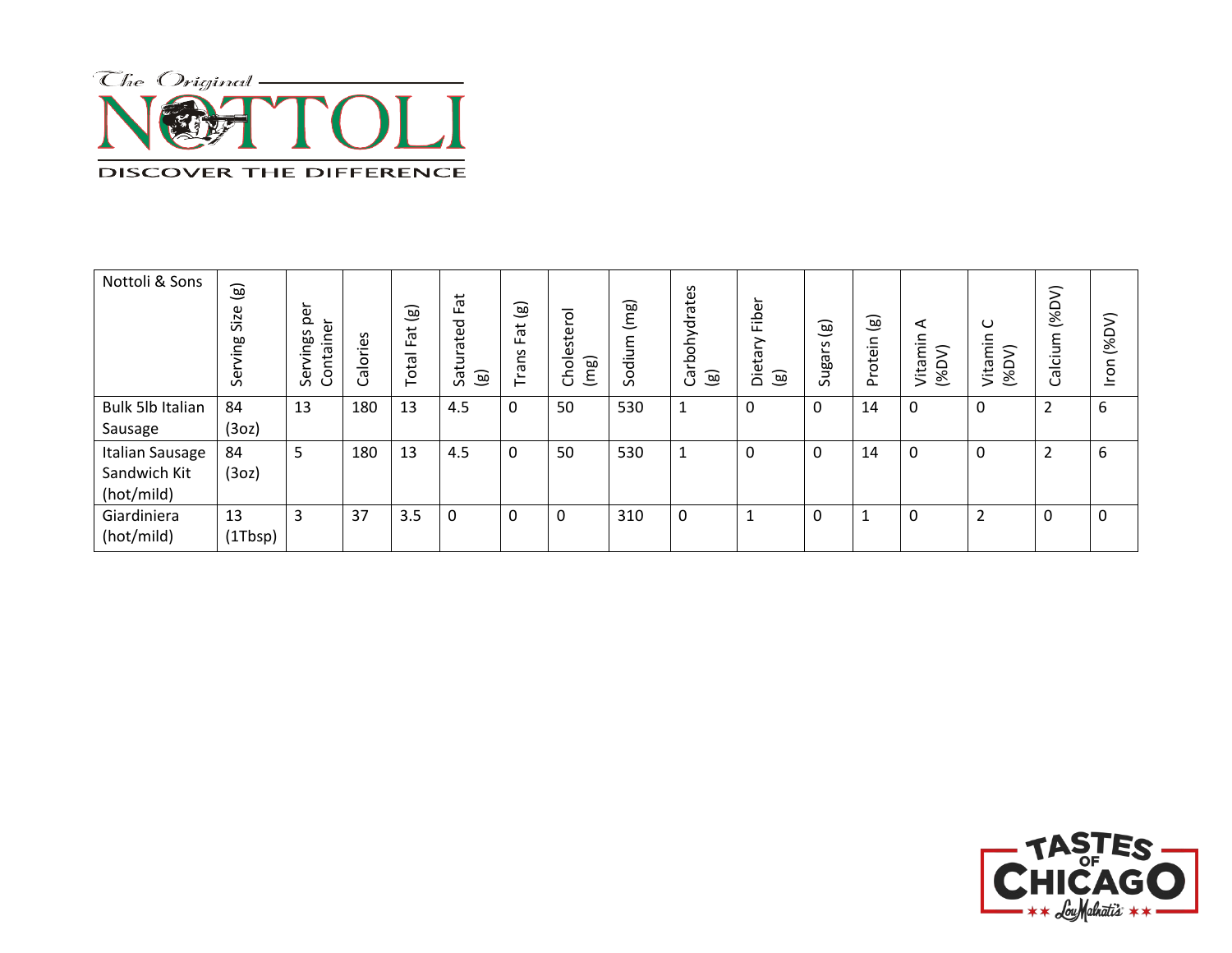![](_page_16_Picture_0.jpeg)

| Kay's Candies                                                 | $\circledg$<br>Size<br>Serving | per<br>ă<br>Servings<br>Contain | Calories | from<br>Calories<br>Fat | $\textcircled{\scriptsize{s}}$<br>ä<br>ட<br>otal<br>⊢ | Fat<br>Saturated<br>(96DV) | $\circledcirc$<br>ä<br>ட<br>Trans | Cholesterol<br>(mg) | (mg)<br>Sodium | Carbohydrates<br>$\circledB$ | Fiber<br>tary<br>Die<br>$\circledg$ | $\textcircled{\scriptsize{s}}$<br>Sugars | $\textcircled{\scriptsize{s}}$<br>rotein<br>$\Omega$ | ⋖<br>Vitamin<br>$($ %DV) | $\cup$<br>Vitamin<br>$($ %DV $)$ | (96DV)<br>alcium<br>Ő | (96DV)<br>mou |
|---------------------------------------------------------------|--------------------------------|---------------------------------|----------|-------------------------|-------------------------------------------------------|----------------------------|-----------------------------------|---------------------|----------------|------------------------------|-------------------------------------|------------------------------------------|------------------------------------------------------|--------------------------|----------------------------------|-----------------------|---------------|
| Kay's Peanut<br><b>Butter Crunch</b><br>Balls (1/2lb<br>box)  | 42(3)<br>pieces)               | 5                               | 210      | 120                     | 13                                                    | 25                         | 0                                 | 5                   | 35             | 21                           | $\mathbf{1}$                        | 18                                       | 3                                                    | $\overline{2}$           | 0                                | 4                     | 4             |
| Kay's<br>Chocolate Rum<br><b>Fudge Balls</b><br>$(1/2lb$ box) | 42(3)<br>pieces)               | 5                               | 210      | 120                     | 13                                                    | 25                         | 0                                 | 5                   | 35             | 21                           | $\mathbf{1}$                        | 18                                       | $\overline{3}$                                       | $\overline{2}$           | 0                                | 4                     | 4             |
| <b>Toffee Clusters</b>                                        | 42(3)<br>pieces)               | 5                               | 210      | 120                     | 13                                                    | 25                         | 0                                 | 5                   | 35             | 21                           | $\mathbf{1}$                        | 18                                       | 3                                                    | $\overline{2}$           | 0                                | 4                     | 4             |

![](_page_16_Picture_2.jpeg)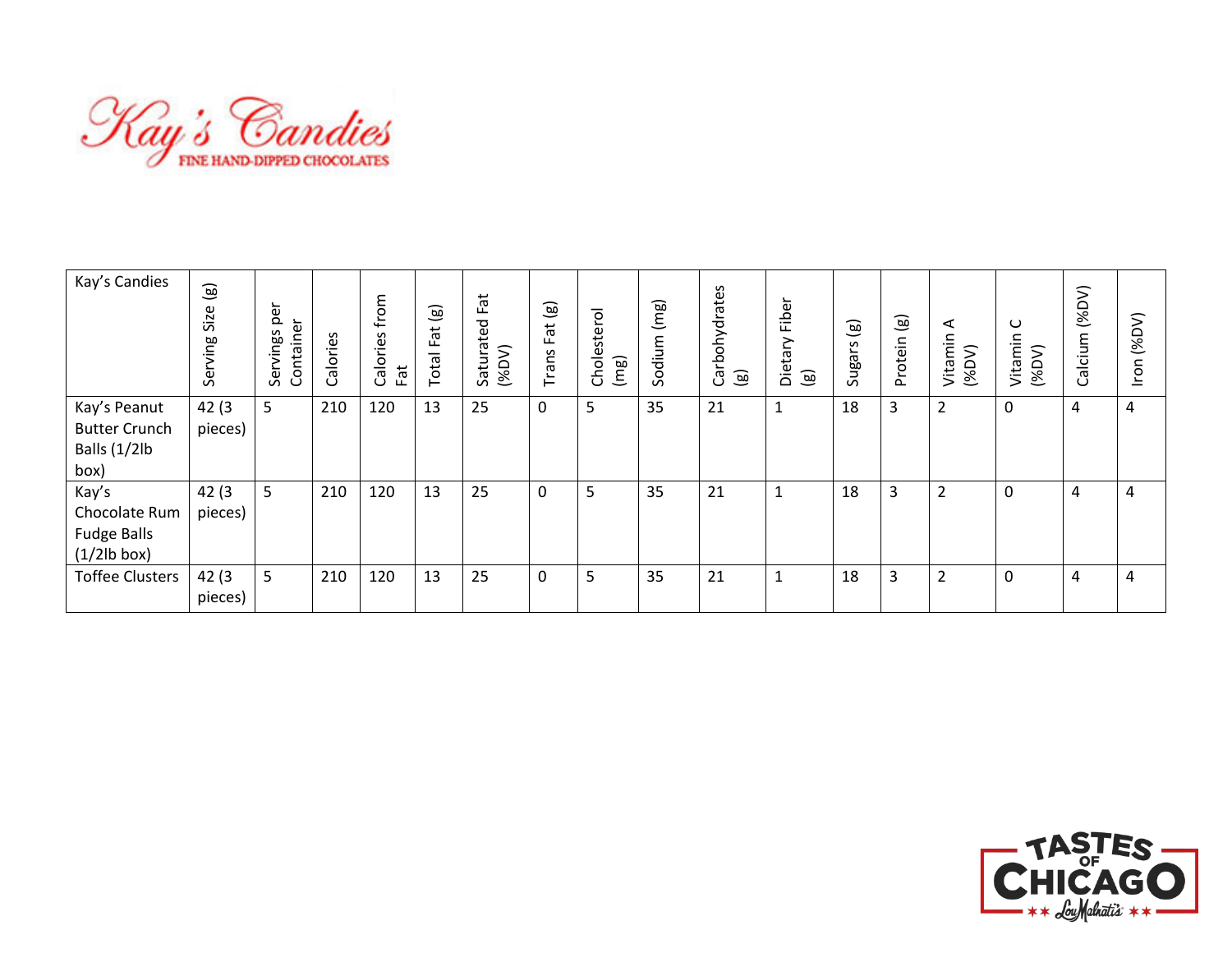![](_page_17_Picture_0.jpeg)

| Deerfields<br><b>Bakery</b> | ි<br>9zi<br>$\sigma$<br>ஹ்<br>ω<br>$\sigma$ | ∼<br>$\mathbf \omega$<br>Ō<br>Φ<br>S<br>ஹ்<br>┶<br>j<br>ᡴᠦ<br>∽<br>∽<br>رچ<br>Sei<br>0<br>◡ | Šθ.<br>–<br>ā<br>ت | ᡩ<br>S<br>Φ<br>$\overline{\phantom{0}}$<br>O<br>ಕ<br>ᅙ<br>ပ<br>ட | ∽<br><b>bo</b><br>─<br>ى<br>ō<br>ட<br>π<br>tö<br>⊢ | Fat<br>᠊ᠣ<br>ف‡<br>ō<br>پ<br>ම<br>$\sigma$<br>$\Omega$ | (මූ<br>$\vec{a}$<br>ட<br>S<br>-<br>Ф<br>⊢ | $\circ$<br>∽<br>5<br><b>َ</b><br>Φ<br>∽<br><b>bo</b><br>0<br>-<br>$\overline{\phantom{0}}$ | ಎ<br>≻<br>こ<br>-<br>≻<br>.≟<br>ರ<br>O<br>$\Omega$ | tes<br>$\sigma$<br>᠊ᠣ<br>-<br>ᄒ<br>q<br>(මු<br>᠊ᡴᠦ<br>ပ | <u>_</u><br>Φ<br>ء<br>$\cdot$ $-$<br>ட<br>᠊ᢐ<br>ω<br>$\circledB$<br>$\Omega$ | බ<br>$\overline{\phantom{0}}$<br>$\mathbf{v}$<br>ω<br>œ<br>-<br>$\Omega$ | (මූ<br>∽<br>$\cdot$ $-$<br>ote<br>$\sim$ | ⋖<br>$\overline{\phantom{0}}$<br>∽<br>ᡕᢐ<br>≏<br>≝<br>℅<br>$\overline{\phantom{0}}$ | ပ<br>∽<br>._<br>∽<br>᠊ᡴᠦ<br>یب<br>◡<br>∾<br>><br>◡ | 一<br>∟<br>∼∘<br>∾<br>$\check{ }$<br>-<br>._<br>ပ<br>–<br>᠊ᡴᠣ<br>U | ⇐<br>(%D)<br>∽<br>O<br>_ |
|-----------------------------|---------------------------------------------|---------------------------------------------------------------------------------------------|--------------------|------------------------------------------------------------------|----------------------------------------------------|--------------------------------------------------------|-------------------------------------------|--------------------------------------------------------------------------------------------|---------------------------------------------------|---------------------------------------------------------|------------------------------------------------------------------------------|--------------------------------------------------------------------------|------------------------------------------|-------------------------------------------------------------------------------------|----------------------------------------------------|-------------------------------------------------------------------|--------------------------|
| Decorated<br>Shortbread     | 54(1)<br>cookie)                            | 3                                                                                           | 240                | 110                                                              | 12                                                 | 8                                                      | 0                                         | 30                                                                                         | 50                                                | 29                                                      | $\mathbf 0$                                                                  | 13                                                                       |                                          | 8                                                                                   | u                                                  | 0                                                                 | 0                        |
| Cookie                      |                                             |                                                                                             |                    |                                                                  |                                                    |                                                        |                                           |                                                                                            |                                                   |                                                         |                                                                              |                                                                          |                                          |                                                                                     |                                                    |                                                                   |                          |

![](_page_17_Picture_2.jpeg)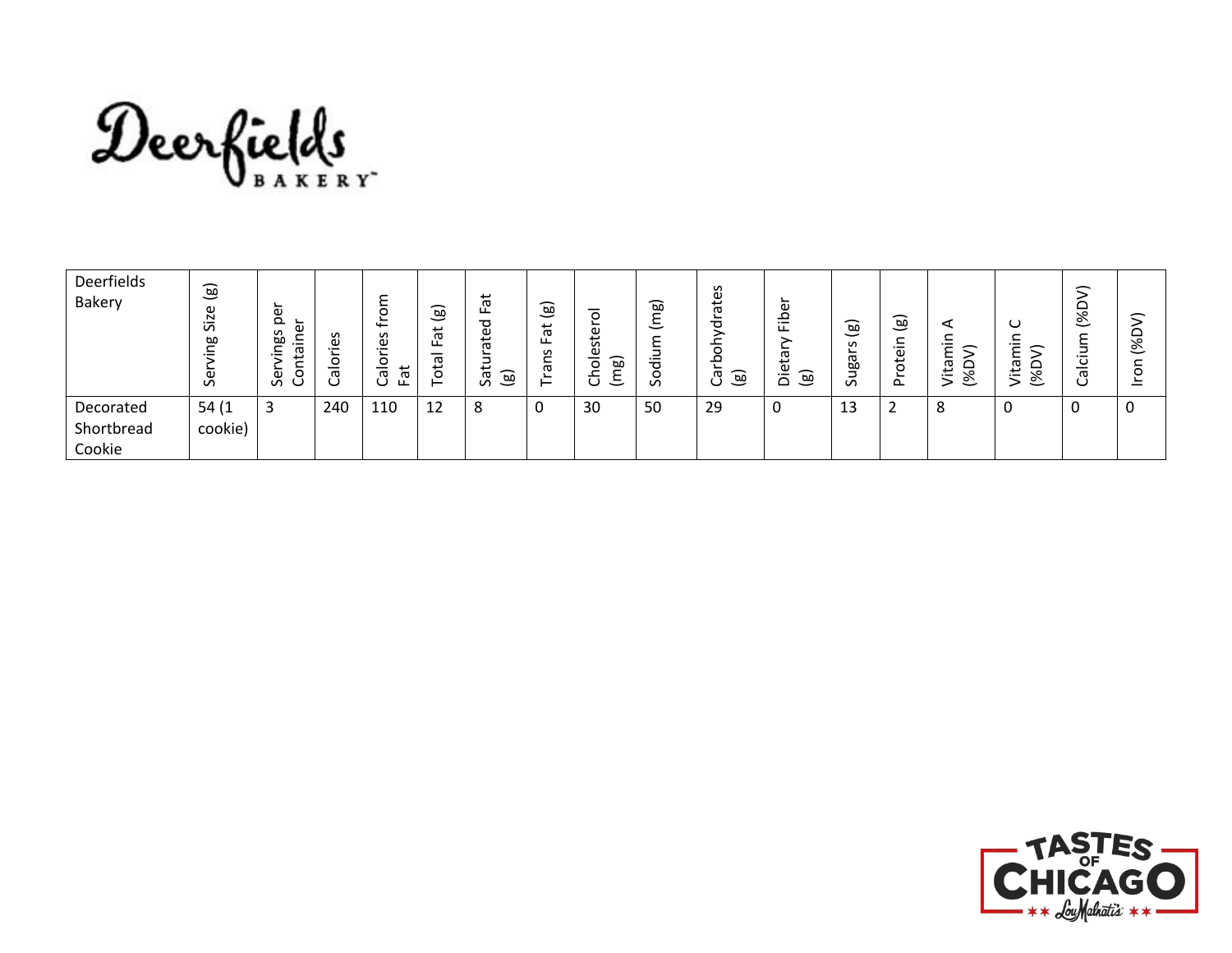![](_page_18_Picture_0.jpeg)

| Long Grove<br>Confectionery                                   | $\circledg$<br>Size<br>Serving | per<br>Container<br>Servings | Calories | from<br>$\mathsf{S}$<br>Calories<br>Fat | $\circledg$<br>$\vec{a}$<br>ட<br>Total | Fat<br>Saturated<br>$\textcircled{\scriptsize{1}}$ | $\textcircled{\scriptsize{s}}$<br><b>Trans Fat</b> | Cholesterol<br>(mg) | (mg)<br>Sodium | Carbohydrates<br>$\circledg$ | Fiber<br>Dietary<br>$\circledast$ | $\circledR$<br><b>Suestin</b><br>$\mathcal{L}$ | $\circledg$<br>Protein | $\blacktriangleleft$<br>Vitamin<br>(96DV) | $\cup$<br>Vitamin<br>(96DV) | (96DV)<br>alcium<br>$\cup$ | (96DV)<br>Iron |
|---------------------------------------------------------------|--------------------------------|------------------------------|----------|-----------------------------------------|----------------------------------------|----------------------------------------------------|----------------------------------------------------|---------------------|----------------|------------------------------|-----------------------------------|------------------------------------------------|------------------------|-------------------------------------------|-----------------------------|----------------------------|----------------|
| Long Grove<br>Apple Pie                                       | 170                            | 8                            | 490      |                                         | 21                                     | 12                                                 | 0.5                                                | 45                  | 190            | 74                           | 6                                 | 49                                             | 3                      | $\mathbf 0$                               | 0                           | $\overline{2}$             | 6              |
| Long Grove<br>Happy<br>Birthday<br>Chocolate Add-<br>on (4oz) | 21                             | 4                            | 160      | 90                                      | 10                                     | 6                                                  | 0                                                  | 5                   | 20             | 19                           | $\mathbf{1}$                      | 18                                             | $\overline{2}$         | $\overline{2}$                            | 0                           | 6                          | 4              |
| Long Grove<br>Dark Chocolate<br>Sea Salt<br>Caramels (2oz)    | 18                             | $\overline{2}$               | 120      |                                         | 6                                      | 3.5                                                | 0                                                  | 10                  | 220            | 19                           | 0                                 | 13                                             | 1                      | $\mathbf 0$                               | 0                           | $\overline{2}$             | $\mathbf 0$    |

![](_page_18_Picture_2.jpeg)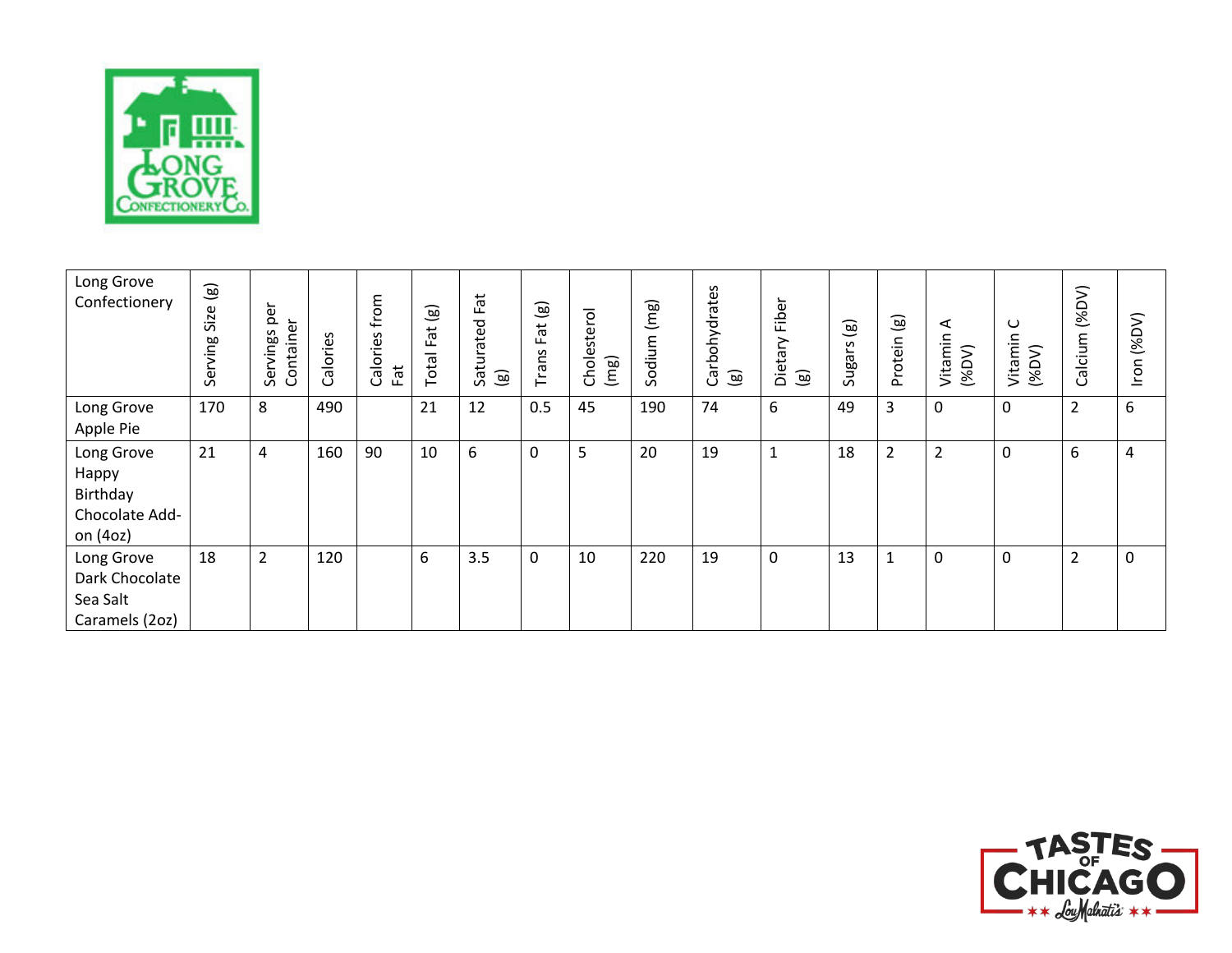![](_page_19_Picture_0.jpeg)

| Wow Bao                         | $\circledast$<br>jze<br>$\mathsf{S}$<br>Γg<br>ō<br>$\sigma$ | per<br>ے<br>Φ<br>S<br>으.<br>ဖွဲ<br>nta<br>≂<br>ہ<br>S<br>Ō | Calories | $\circ$<br>⋤<br>S<br>ω<br>O<br>Fat<br>ā<br>ပ | $\widehat{\mathbf{g}}$<br>ٮ<br>$\vec{a}$<br>ட<br>-<br>ota | Fat<br>ated<br>پ<br>$\textcircled{\scriptsize{s}}$<br>$\overline{\mathcal{S}}$ | $\circledast$<br>Fat<br>Trans | $\circ$<br>stei<br>Choles<br>(mg) | (mg)<br>ε<br>Ξ.<br>ರ<br>Ō<br>$\sim$ | S<br>ate<br>ohydra<br>≏<br>[ඔ<br>᠊ᡣᠣ<br>ပ | Fibe<br>εq<br>Die<br>$\circledcirc$ | $\textcircled{\scriptsize{1}}$<br>S<br>nga<br>S | $\circledcirc$<br>rotein<br>$\Omega$ | ⋖<br>c<br>$\cdot$ $-$<br>$\varsigma$<br>Ē<br>ezi.<br>Q% | ပ<br>Ē<br>Vita<br>ঙ | ς<br>۵<br>ঙ্<br>Ξ<br>コ<br>$\overline{\mathbf{c}}$<br>ᠬᠣ<br>ں | (96DV)<br>nou      |
|---------------------------------|-------------------------------------------------------------|------------------------------------------------------------|----------|----------------------------------------------|-----------------------------------------------------------|--------------------------------------------------------------------------------|-------------------------------|-----------------------------------|-------------------------------------|-------------------------------------------|-------------------------------------|-------------------------------------------------|--------------------------------------|---------------------------------------------------------|---------------------|--------------------------------------------------------------|--------------------|
| <b>BBQ Berkshire</b><br>Pork    | ⊥ bao                                                       | 4                                                          | 190      | 0                                            | 6                                                         | 0                                                                              | 0                             | 20                                | 370                                 | 26                                        | 0                                   | 5                                               | 8                                    | 0                                                       | 0                   | 2                                                            | $\mathcal{D}$<br>∠ |
| Teriyaki<br>Chicken             | 1 bao                                                       | 4                                                          | 180      | 0                                            | 6                                                         | 0                                                                              | 0                             | 15                                | 320                                 | 24                                        | 0                                   | 8                                               | ⇁                                    | 0                                                       | 0                   | 0                                                            | 0                  |
| Ginger Chicken<br>(Potstickers) | 5<br>pieces                                                 | 4                                                          | 264      | 0                                            | 13                                                        | 0                                                                              | 0                             | 47                                | 475                                 | 23                                        | 0                                   |                                                 | 15                                   | 0                                                       | 0                   | 0                                                            | $\mathbf 0$        |

![](_page_19_Picture_2.jpeg)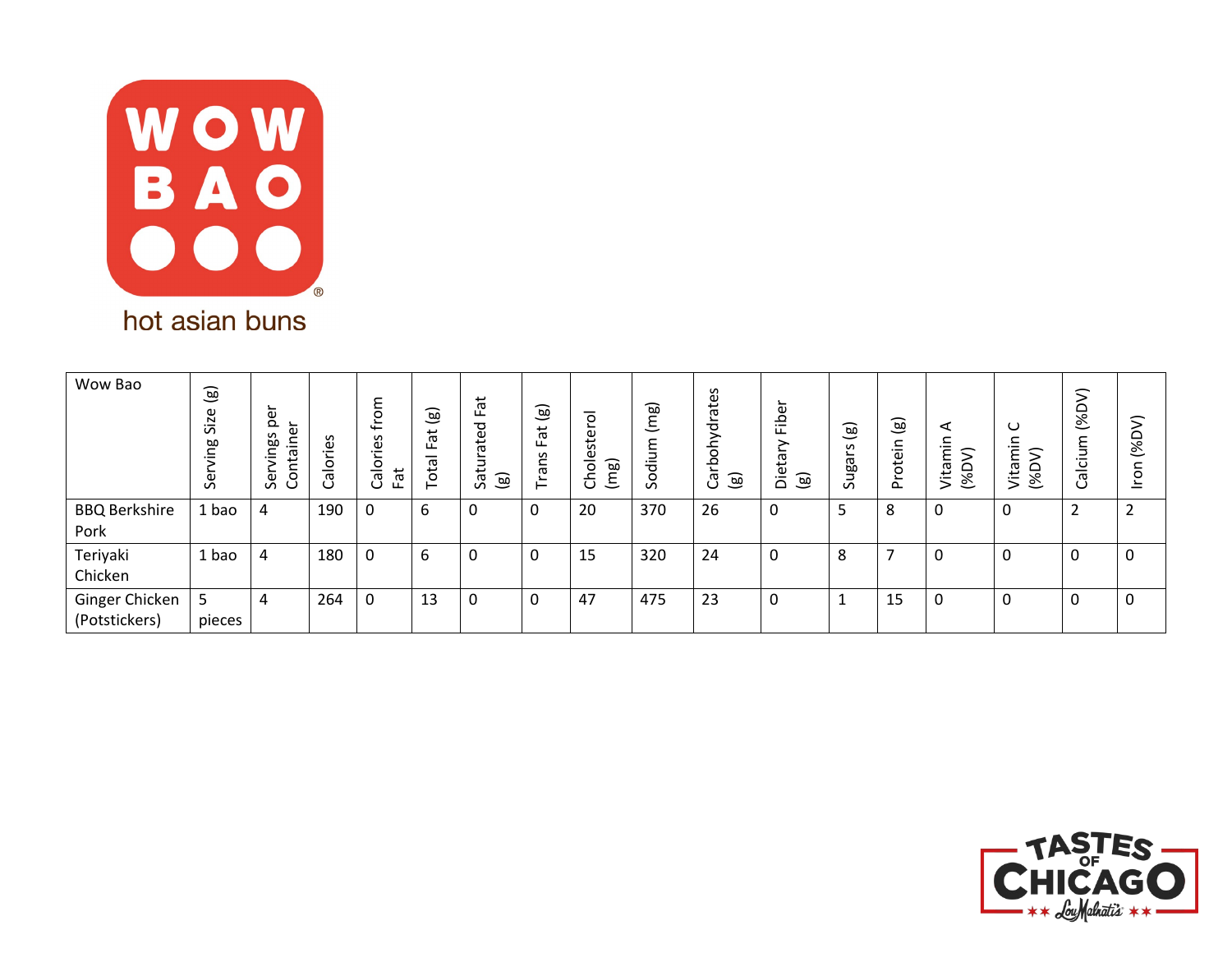![](_page_20_Picture_0.jpeg)

| Wow Bao      | (මූ<br>Φ<br>$\overline{z}$<br>$\sigma$<br>ஹ்<br>Φ<br>Ō | <b>1</b><br>ω<br>$\Omega$<br>Ψ<br>S<br>-<br>œ<br><b>_</b><br>ᡕᢐ<br>$\cdot$ $-$<br>Φ<br>ັ<br>ທ<br>ັ | S<br>Φ<br>$-$<br>0<br>-<br>Ф<br>ີ | -<br>$\circ$<br>∼<br>$\leftarrow$<br>S<br>ω<br>-<br>Ф<br>$\sigma$<br>ш.<br>Ċ | ක<br>─<br>↵<br>$\sigma$<br>ட<br>–<br>᠊ᢐ<br>ٮ<br>o<br>– | پ<br>$\sigma$<br>ட<br>್ಳಾ<br>ى<br>ō<br>-<br>ඹ<br>Sā | ම<br>Fat<br>S<br>ã<br>ᅩ<br>⊢ | _<br>Φ<br>ى<br>.<br>U<br>Φ<br>~<br>–<br>$\circ$<br>ೲ<br>-<br>-<br>ᅩ<br>≻<br>こ<br>U | ಹ<br>┶<br>$\check{ }$<br>$\overline{\phantom{0}}$<br>ರ<br>$\mathcal{L}$ | S<br>ate<br>∼<br>ರ<br>$\circ$<br>≏<br>ᠭᠣ<br>(මු<br>ပ | ω<br>운<br>᠊ᢐ<br>ىمە<br>ω<br>ම<br>$\Omega$ | g)<br>$\check{~}$<br>S<br>Ф<br>σō<br>$\mathcal{L}$ | ම<br>-<br>┶<br>oteil<br>∼<br>௳ | ◅<br>$\cdot$ $-$<br>_<br>≏<br>$\sigma$<br>ىم<br>۹o<br>$\ddot{\phantom{0}}$<br>∾ | ب<br>᠊ᡴᠦ<br>پ<br>۰o<br>._<br>ٮ | ∽<br>╰○<br>∾<br>$\check{ }$<br>._<br>ပ<br>–<br>ത<br>◡ | ∽<br>≏<br>ঙ<br>$\circ$<br>— |
|--------------|--------------------------------------------------------|----------------------------------------------------------------------------------------------------|-----------------------------------|------------------------------------------------------------------------------|--------------------------------------------------------|-----------------------------------------------------|------------------------------|------------------------------------------------------------------------------------|-------------------------------------------------------------------------|------------------------------------------------------|-------------------------------------------|----------------------------------------------------|--------------------------------|---------------------------------------------------------------------------------|--------------------------------|-------------------------------------------------------|-----------------------------|
| Lobster Roll | 227                                                    | -                                                                                                  | 420                               | 0                                                                            | 13                                                     | b                                                   |                              | 170                                                                                | 1190                                                                    | 38                                                   | -                                         | 8                                                  | 24                             | 0                                                                               |                                | 8                                                     |                             |

![](_page_20_Picture_2.jpeg)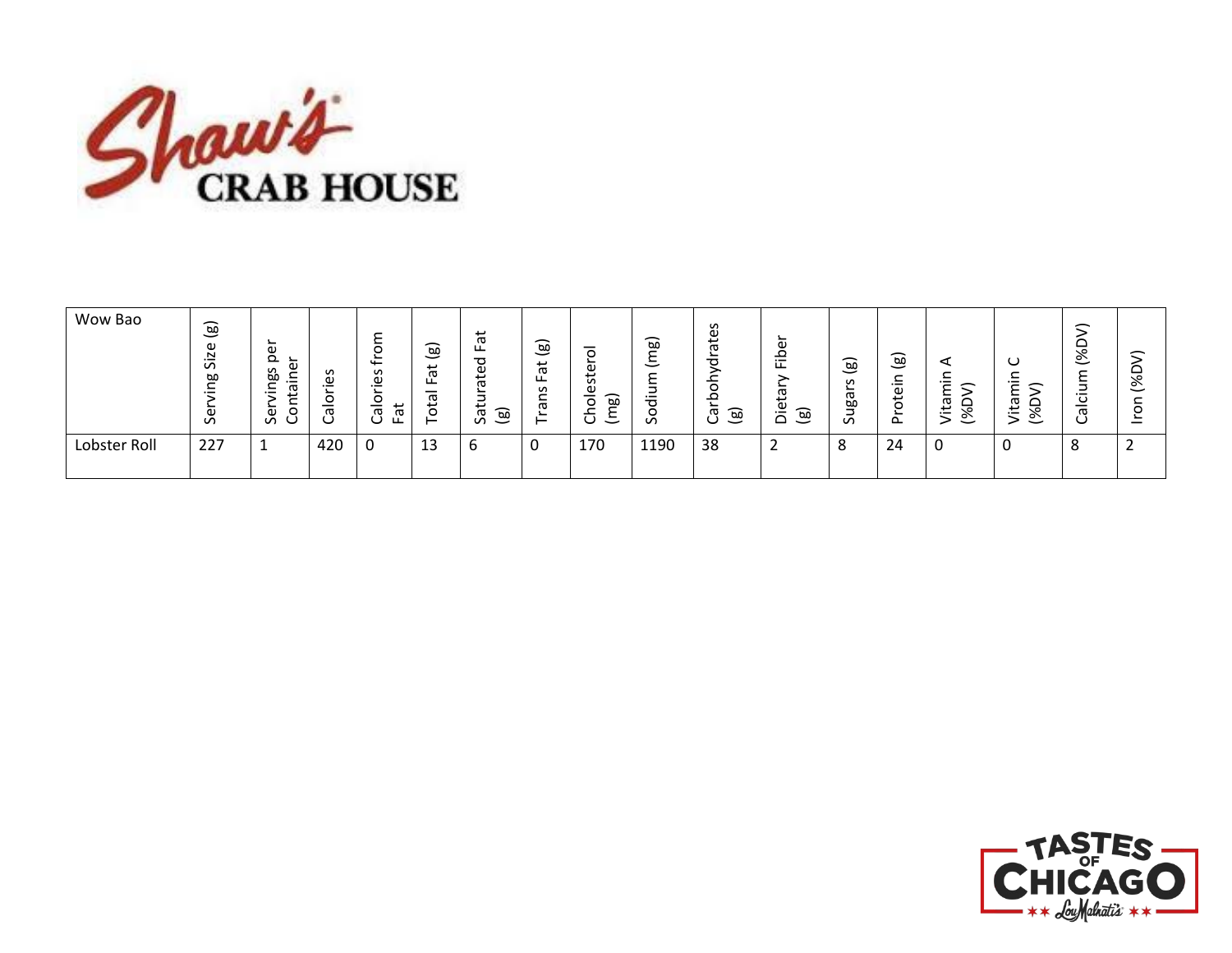![](_page_21_Picture_0.jpeg)

| Perfect Pasta<br>Inc.                                | $\circledcirc$<br>Size<br>Serving | per<br>Container<br>Servings | Calories | from<br>Calories<br>Fat | $\circledg$<br>Fat<br>Total | Fat<br>Saturated<br>$\circledg$ | $\circledg$<br>Fat<br>Trans | Cholesterol<br>(mg) | Sodium (mg) | Carbohydrates<br>$\textcircled{\scriptsize{\textsf{so}}}$ | Fiber<br>Dietary<br>$\circledcirc$ | $\circledg$<br>Sugars | $\circledg$<br>Protein | ⋖<br>Vitamin<br>$($ %DV $)$ | $\cup$<br>Vitamin<br>(96DV) | (96DV)<br>alcium<br>$\cup$ | Iron (%DV)     |
|------------------------------------------------------|-----------------------------------|------------------------------|----------|-------------------------|-----------------------------|---------------------------------|-----------------------------|---------------------|-------------|-----------------------------------------------------------|------------------------------------|-----------------------|------------------------|-----------------------------|-----------------------------|----------------------------|----------------|
| Vodka Sauce                                          | 113g/4<br><b>OZ</b>               | 3                            | 170      | 0                       | 14                          | 8                               | 0                           | 45                  | 950         | 5                                                         | $\mathbf 1$                        | 3                     | $\mathbf{1}$           | $\mathbf 0$                 | $\mathbf 0$                 | $\overline{2}$             | $\overline{2}$ |
| Alfredo Garlic<br>Roasted                            | 113g/4<br>OZ.                     | 3                            | 180      | 0                       | 15                          | 11                              | 0                           | 55                  | 640         | 5                                                         | $\pmb{0}$                          | $<$ 1g                | $\overline{a}$         | $\mathbf 0$                 | $\mathbf 0$                 | 15                         | $\overline{2}$ |
| Chunky<br>Pomodoro                                   | 113g/4<br><b>OZ</b>               | $\overline{3}$               | 45       | 0                       | 1.5                         | $\overline{0}$                  | 0                           | $\mathbf 0$         | 870         | 5                                                         | $\mathbf{1}$                       | 3                     | $\mathbf{1}$           | $\mathbf 0$                 | $\mathbf 0$                 | $\overline{2}$             | 4              |
| Death by<br>Chocolate                                | 170                               | 14                           | 730      | 470                     | 54                          | 32                              | 0                           | 225                 | 90          | 56                                                        | 5                                  | 45                    | 9                      | 25                          | $\mathbf 0$                 | 8                          | 25             |
| Four Cheese<br>Ravioli                               | 113g/5<br>Raviolis                | 3                            | 240      | 0                       | 8                           | 4                               | 0                           | 50                  | 310         | 33                                                        | $\overline{2}$                     | $\mathbf 0$           | 11                     | $\mathbf 0$                 | $\mathbf 0$                 | 15                         | 6              |
| Special<br>Gnocchi                                   | 179g/1<br>Cup                     | $\overline{2}$               | 330      | 0                       | $.5\,$                      | 0                               | 0                           | $\mathbf 0$         | 1340        | 71                                                        | $\pmb{0}$                          | $\mathbf 0$           | 6                      | $\mathbf 0$                 | $\mathbf 0$                 | 0                          | 0              |
| Italian Style<br><b>Beef Toasted</b><br><b>Bites</b> | 98g/3<br>Raviolis                 | 3.5                          | 170      | 0                       | 10                          | 5                               | 0                           | 50                  | 460         | 34                                                        | $\overline{2}$                     | <1                    | 10                     | $\mathbf 0$                 | $\mathbf 0$                 | 4                          | 10             |

![](_page_21_Picture_2.jpeg)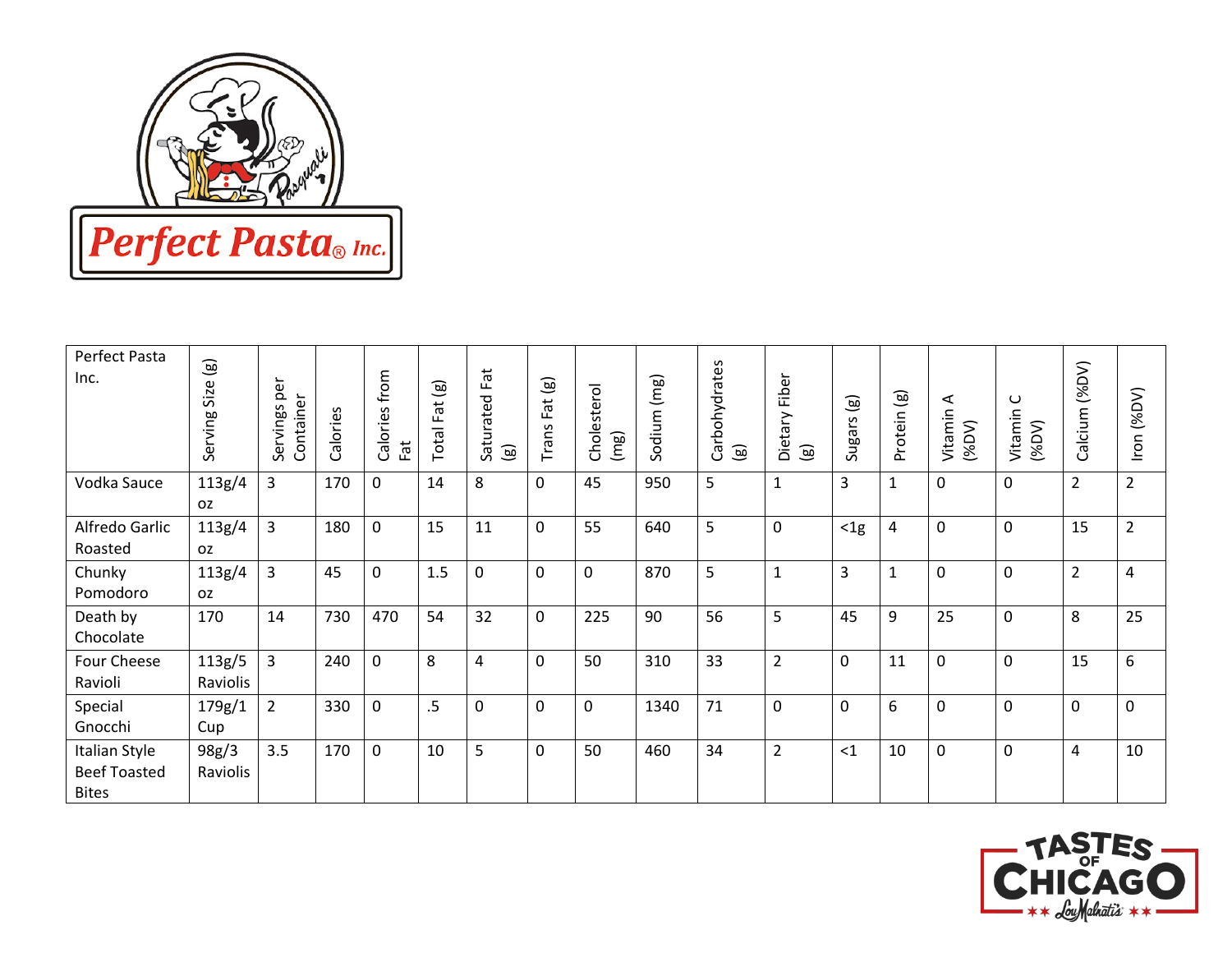![](_page_22_Picture_0.jpeg)

| Harry Caray's<br>Holy Cow! <sup>®</sup><br>Potato Chips | $\textcircled{\scriptsize{s}}$<br>Size<br>Ρã<br>رچ<br>Sei | Φ<br>$\Delta$<br>g<br>Sa<br>j<br>-<br>$\overline{\phantom{0}}$<br>رچ<br>و<br>o | <u>ës</u><br><u>히</u><br>ලි | ⊆<br>o<br>ٹ<br>S<br>.உ<br>o<br>ä<br>آق<br>ட | $\widehat{\mathsf{B}}$<br>∽<br>پ<br>$\sigma$<br>ட<br>_<br>ā<br>پ<br>Ö | <b>Fat</b><br>ᅙ<br>ate<br>っ<br>Sat<br>ම | $\textcircled{\scriptsize{s}}$<br>Fat<br>ans<br>⊢ | –<br>$\circ$<br>ے<br>ste<br>نة<br>බ<br>–<br>$\circ$<br>᠆<br>ᄂ<br>ٮ | (mg)<br>$\ddot{\vec{a}}$<br>$\circ$<br>Ū | ates<br>ğ<br>둥<br>م۔<br>(මූ<br>œ<br>ပ | ∽<br>Φ<br>Q<br>讧<br>ത<br>∸<br>ω<br>[ෂ<br>$\cdot$ $-$<br>$\Omega$ | ಎ<br>S<br>ngan<br>$\Omega$ | ම<br>르.<br>ote<br>$\Omega$ | ⋖<br>≘.<br>∽<br>Q%<br>ezi.<br>$\overline{\phantom{0}}$ | $\cup$<br>._<br>Ξ<br>Vita<br>% | 一<br>$\overline{\mathscr{E}}$<br>ഁ<br>_<br>ത<br>ပ | ≎<br>Q%<br>$\overline{\phantom{0}}$<br>∽<br>$\circ$ |
|---------------------------------------------------------|-----------------------------------------------------------|--------------------------------------------------------------------------------|-----------------------------|---------------------------------------------|-----------------------------------------------------------------------|-----------------------------------------|---------------------------------------------------|--------------------------------------------------------------------|------------------------------------------|---------------------------------------|------------------------------------------------------------------|----------------------------|----------------------------|--------------------------------------------------------|--------------------------------|---------------------------------------------------|-----------------------------------------------------|
| Potato Chips                                            | 43                                                        |                                                                                | 160                         | 0                                           | 11                                                                    | 1.5                                     |                                                   |                                                                    | 350                                      | 16                                    | $\leq$ 1                                                         | $\sim$                     |                            |                                                        | 0                              | 0                                                 | າ<br>∠                                              |
| Chocolate<br>Potato Chips                               | 28                                                        | 4.5                                                                            | 150                         | 0                                           | 10                                                                    | 5                                       |                                                   |                                                                    | 90                                       | 16                                    | $\overline{2}$                                                   | 10                         |                            | $\Omega$                                               | 0                              | 0                                                 | 15                                                  |

![](_page_22_Picture_2.jpeg)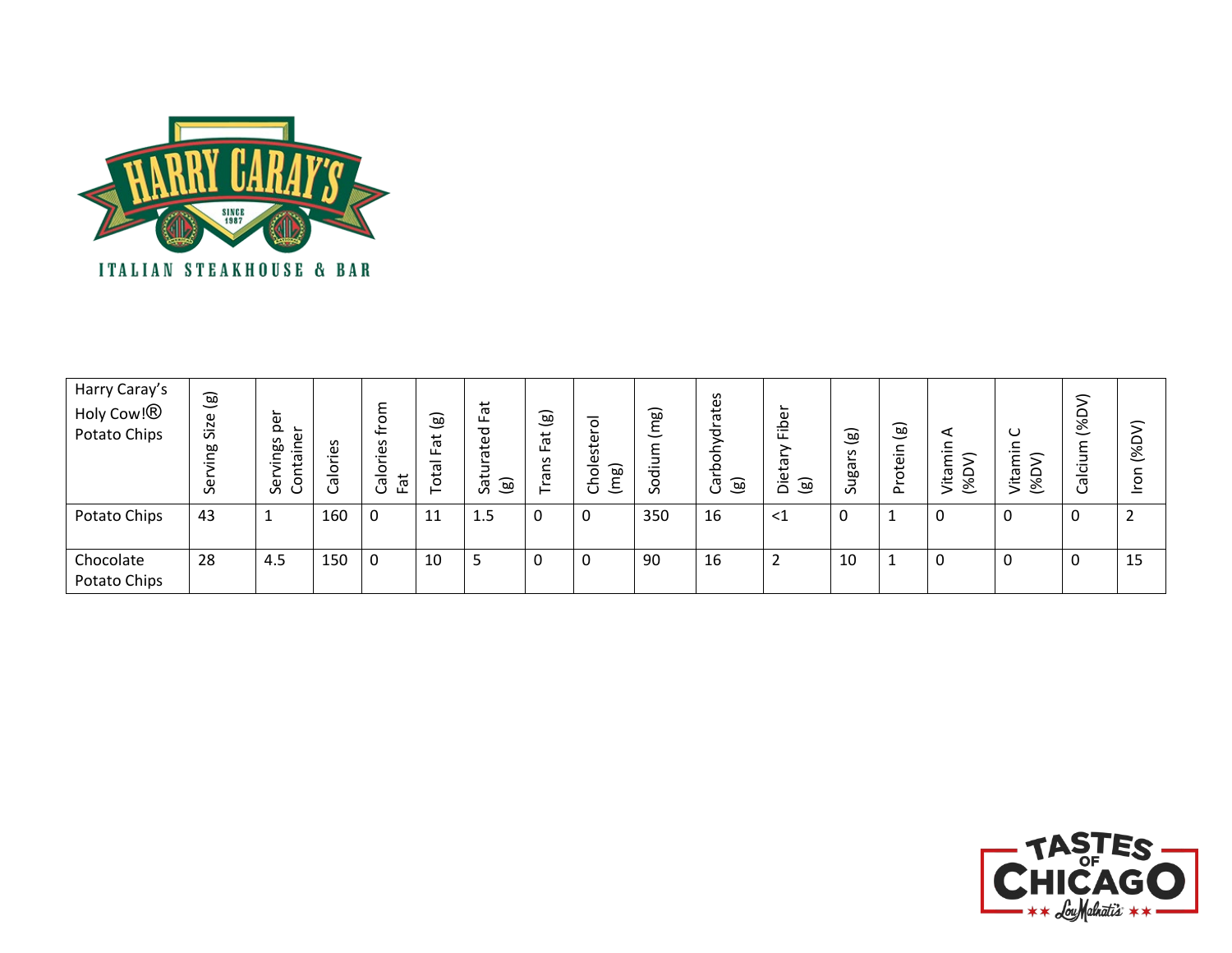![](_page_23_Picture_0.jpeg)

| Devanco<br>Foods | මු<br>ω<br>N<br>$\overline{\phantom{0}}$<br>$\mathcal{L}$<br>œ<br>ω<br>$\sim$ | ∽<br>ω<br>௨<br>∼<br>Φ<br>S<br>-<br><b>bo</b><br>.≐<br>-<br>ᡕᢐ<br>._<br>₽<br>$\circ$<br>$\mathbf \omega$<br>ပ<br>$\sigma$ | S<br>ω<br>$\overline{\phantom{0}}$<br>c<br>᠊ᡴᠣ | -<br>≻<br>∽<br>$\circ$<br>≑<br>S<br>$\mathbf \omega$<br>._<br>o<br>–<br>ᄫ<br>σ<br><b>سا</b><br>◡ | $\circledast$<br>$\vec{a}$<br>ட<br>E,<br>$\circ$<br>- | ∸<br>᠊ᢐ<br>ட<br>ರ<br>Φ<br>ى<br>œ<br>ى<br>ම<br>$\sigma$<br>Ű | $\widehat{B}$<br>ٮ<br>پ<br>$\sigma$<br>ட<br>S<br>ー | $\mathbf{v}$<br>ω<br>~<br>$\omega$<br>◡ | ಷ<br>∽<br>$\overline{\phantom{0}}$<br>._<br>⇁<br>$\Omega$ | S<br>م.<br>ത<br>ರ<br>o<br>ම<br>ᡴᠣ<br>∽ | Φ<br>讧<br>ᡕᢐ<br>ි<br>._<br>$\Omega$ | ි<br>S<br>∽<br>ъ<br>٥о<br>$\overline{\phantom{0}}$<br>؎<br>$\mathcal{L}$ | බ<br>─<br>∽<br>$\overline{\phantom{0}}$<br>Φ<br>ى<br>Č<br>∽<br>௨ | ⋖<br>-<br>᠆<br>ᡕᢐ<br>پ<br>._<br>౨<br>-2 | Ő<br>∽<br>ᡕᢐ<br>پ<br>۸c<br>._<br>∾<br>$\overline{\phantom{0}}$ | $\overline{\phantom{0}}$<br>۹o<br>∾<br>$\overline{\phantom{0}}$<br>$\overline{\phantom{0}}$<br>ပ<br>U | ∽<br>≏<br>है<br>O<br>— |
|------------------|-------------------------------------------------------------------------------|--------------------------------------------------------------------------------------------------------------------------|------------------------------------------------|--------------------------------------------------------------------------------------------------|-------------------------------------------------------|-------------------------------------------------------------|----------------------------------------------------|-----------------------------------------|-----------------------------------------------------------|----------------------------------------|-------------------------------------|--------------------------------------------------------------------------|------------------------------------------------------------------|-----------------------------------------|----------------------------------------------------------------|-------------------------------------------------------------------------------------------------------|------------------------|
| Gyro Kit         | 196 (1<br>sandwich)                                                           | ь                                                                                                                        | 510                                            | 0                                                                                                | 30                                                    | 13                                                          |                                                    | 45                                      | 1450                                                      | 40                                     |                                     | 4                                                                        | 20                                                               | 0                                       |                                                                | ь                                                                                                     | 10                     |

![](_page_23_Picture_2.jpeg)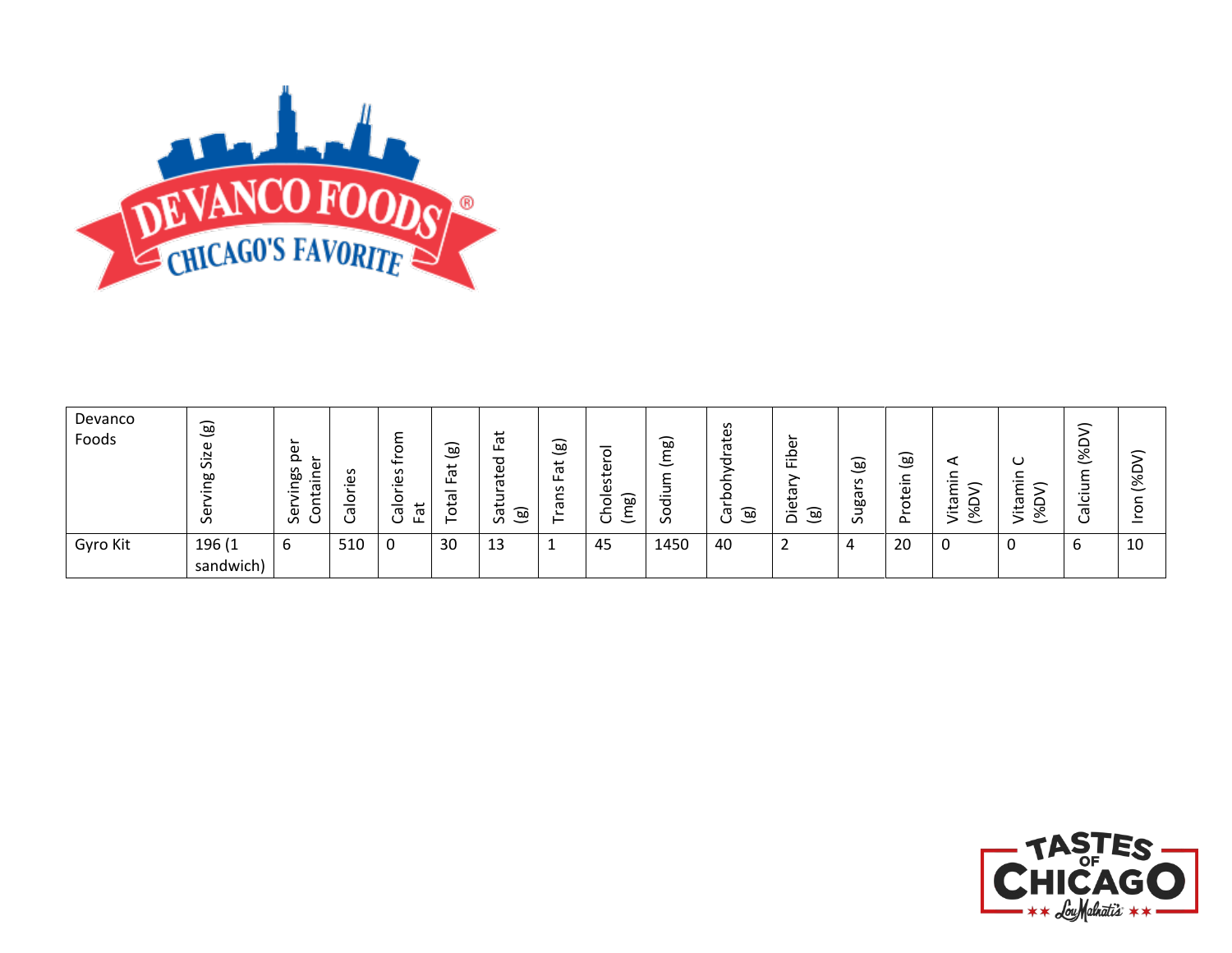$$
\text{Time} \lim_{\text{P}_{R_{\text{F}_{\text{M}_{\text{U}_{\text{M}}}}\text{PIZ}}}\text{F}_{\text{F}_{\text{M}_{\text{U}_{\text{M}}}\text{PIZ}}}\left[\text{F}_{\text{F}_{\text{M}_{\text{U}_{\text{M}}}\text{PIZ}}\text{F}_{\text{F}_{\text{M}_{\text{U}_{\text{M}}}}}\right]
$$

| Home Run Inn | $\circledB$<br>Size<br>ဗူ<br>ق<br>و | ∽<br>e.<br>Φ<br>Sal<br>ᡴᠦ<br>$-$<br>Šĕĭ<br>o | Calories | ε<br>$\circ$<br>≑<br>S<br>.உ<br>Calor<br>Fat | $\circledB$<br>پ<br>$\sigma$<br>ᡕᢐ<br>tö<br>⊢ | Fat<br>ated<br>Satu<br>ම | ම<br>Fat<br>č<br>ത<br>⊢ | –<br>$\circ$<br>؎<br>Ф<br>⊷<br>ίn.<br>ω<br>ಎ<br>$\circ$<br>Ξ<br>රි | (mg)<br>Sodium | tohydrates<br>ම<br>Б<br>Ő | ∽<br>Fibe<br>Б<br>ت<br>ää<br>$\circledB$ | $\widehat{\mathbf{g}}$<br>S<br>eg<br>$\sim$ | $\circledcirc$<br>otein<br>ᅩ<br>$\sim$ | ⋖<br>c<br>$\cdot$ $-$<br>$\mathcal{L}$<br>Vitami<br>(%D | $\cup$<br>⊂<br>$\cdot$ $-$<br>ε<br>Vita<br>$\overline{\mathscr{E}}$ | 一<br>≏<br>$\overline{\mathscr{E}}$<br>ε<br>コ<br>iol<br>Ri | (96DV)<br>$\mathbf{C}$<br>$\overline{5}$ |
|--------------|-------------------------------------|----------------------------------------------|----------|----------------------------------------------|-----------------------------------------------|--------------------------|-------------------------|--------------------------------------------------------------------|----------------|---------------------------|------------------------------------------|---------------------------------------------|----------------------------------------|---------------------------------------------------------|---------------------------------------------------------------------|-----------------------------------------------------------|------------------------------------------|
| 6" Cheese    | 213                                 |                                              | 650      | 0                                            | 34                                            | 12                       | 0.5                     | 60                                                                 | 1260           | 63                        | 4                                        | 3                                           | 24                                     | 0                                                       | 0                                                                   | 40                                                        | 10                                       |
| 6" Pepperoni | 220                                 |                                              | 680      | 0                                            | 37                                            | 13                       | 0.5                     | 70                                                                 | 1400           | 63                        | 4                                        | 3                                           | 25                                     | 0                                                       | 0                                                                   | 40                                                        | 10                                       |
| 6" Sausage   | 241                                 |                                              | 710      | 0                                            | 36                                            | 13                       | 0.5                     | 90                                                                 | 1490           | 63                        | 4                                        | 3                                           | 33                                     | 0                                                       | 0                                                                   | 35                                                        | 15                                       |

![](_page_24_Picture_2.jpeg)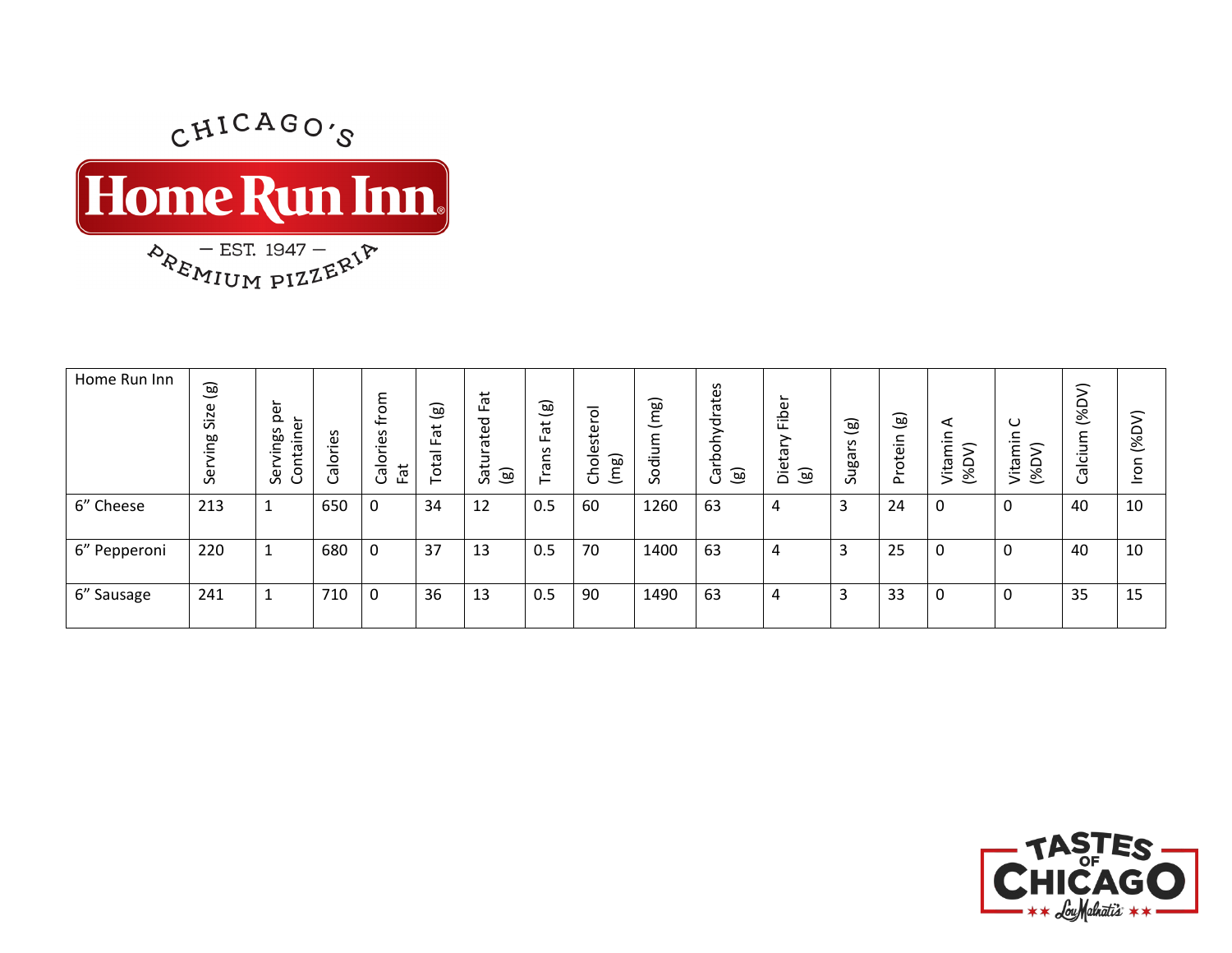![](_page_25_Picture_0.jpeg)

| Vosges Haut<br>Chocolat | ම<br>Size<br>ஹ்<br>မိ | ē<br>௨<br>S<br>œ<br>ro.<br>j<br>မိ<br>◡ | 39<br>._<br>$\circ$<br>–<br>᠊ᡴᠣ<br>ت | $\overline{\phantom{0}}$<br>S<br>Φ<br>$\cdot$ $-$<br>o<br>쳢<br>—<br>᠊ᡴᠣ<br>U | ಹ<br>پ<br>$\sigma$<br>ட<br>᠊ᡴᠣ<br>đ | Fat<br>ত<br>ate<br>Satur<br>(මූ | ම<br>Fat<br>S<br>ത<br>⊢ | ᅙ<br>∽<br>Φ<br>€<br>Φ<br>ಎ<br>0<br>-<br>◡<br>$\check{ }$ | බ<br>$\tilde{\epsilon}$<br>٤<br>diu<br>Š | စိ<br>ㅎ<br>ರ<br>$\circ$<br>ء<br>ි<br>ᡕᢐ<br>ပ | ω<br>م<br>证<br>(මූ<br>$\Omega$ | [හු<br>S<br>සි<br>ے<br>$\sigma$ | ම<br>∽<br>$\overline{\phantom{0}}$<br>$\mathfrak{p}$<br>$\circ$<br>௨ | ⋖<br>$\overline{\phantom{0}}$<br>≻<br>᠊ᢆ<br>0%)<br>e | O<br>Vita<br>౾ | $\widehat{\phantom{a}}$<br>$\overline{\mathscr{E}}$<br>–<br>U | ∽<br>≏<br>৯ৎ<br>$\overline{\phantom{0}}$ |
|-------------------------|-----------------------|-----------------------------------------|--------------------------------------|------------------------------------------------------------------------------|-------------------------------------|---------------------------------|-------------------------|----------------------------------------------------------|------------------------------------------|----------------------------------------------|--------------------------------|---------------------------------|----------------------------------------------------------------------|------------------------------------------------------|----------------|---------------------------------------------------------------|------------------------------------------|
| Mini Exotic             | 28g (2                | 4.5                                     | 150                                  | 0                                                                            | 11                                  |                                 | u                       | υ                                                        | 30                                       | 13                                           | $\overline{2}$                 | -9                              |                                                                      |                                                      | 0              | ∽<br>∸                                                        | 20                                       |
| Chocolate Bar           | mini                  |                                         |                                      |                                                                              |                                     |                                 |                         |                                                          |                                          |                                              |                                |                                 |                                                                      |                                                      |                |                                                               |                                          |
| Library Add-on          | bars)                 |                                         |                                      |                                                                              |                                     |                                 |                         |                                                          |                                          |                                              |                                |                                 |                                                                      |                                                      |                |                                                               |                                          |

![](_page_25_Picture_2.jpeg)